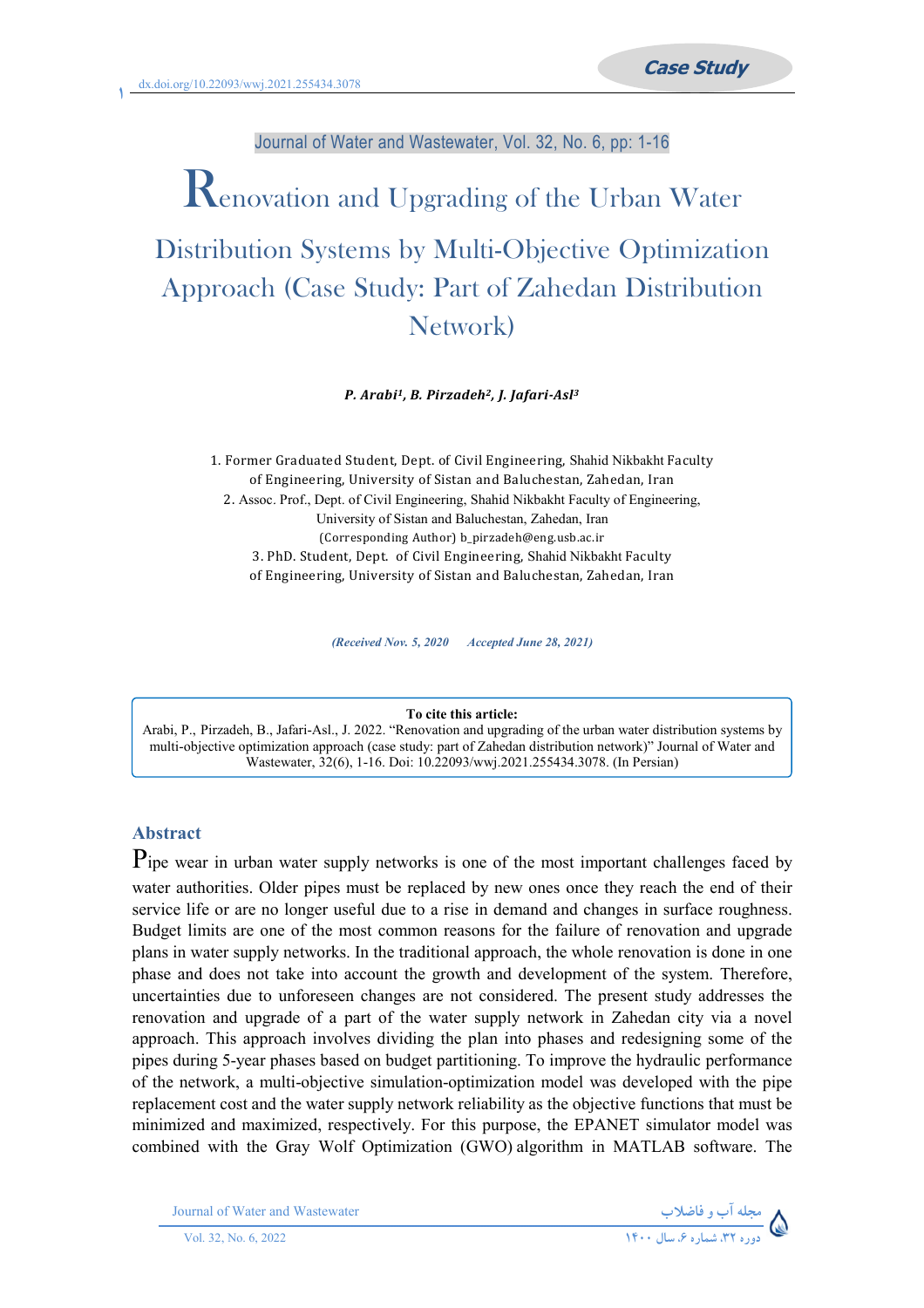model execution results in each Phase were presented in the form of a Pareto front between the objective functions. This allows the company to renovate the water supply network based on the budget in each phase. After optimization in phase 1, the results were presented as a Pareto front between the network reliability coefficient and the reconstruction cost. One of the optimal answers on the chart was selected as the final design. In this optimal design, 22 pipes at a cost of 276 million Tomans and a reliability coefficient of 48.2% were replaced. After applying changes in the diameter of the pipes according to the design, the first phase was optimized as the basic model of the second phase. In phase 2, 32 pipes were selected and renovated. Similarly, after the end of Phase 4, it was found that the network reliability has increased significantly (150%) and the pressure of all network nodes was within the allowable range. The results indicate that the used approach can considerably increase the reliability of the network in addition to appropriately managing the renovation budget.

*Keywords:* Water Supply Networks, Optimization, Gray Wolf Algorithm, Renovation, Reliability.



Journal of Water and Wastewater **-**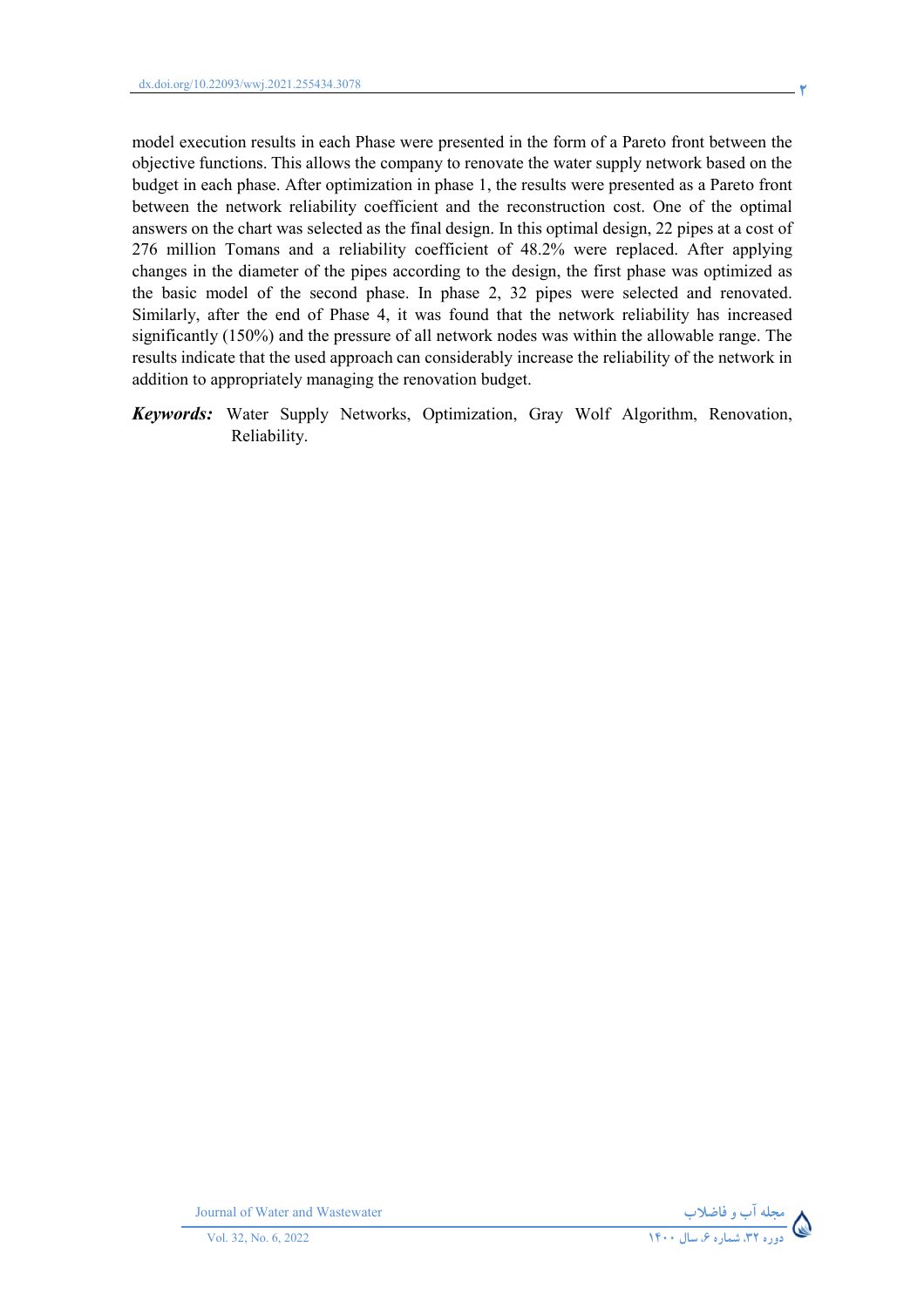## مجله آب و فاضلاب، دوره ۳۲، شماره ۶، صفحه: ۱۶-۱

# نوسازی و ارتقای سیستمهای توزیع آب شهری با رویکرد بهینهسازی چندهدفه (مطالعه موردی: بخشی از شبکه توزیع آب شهر زاهدان)

یپمان اعرابی`، بھار ہ پیر زادہ<sup>۲</sup>، جعفر (جعفر ی|صل<sup>۳</sup>

۱- دانشآموخته کارشناسی ارشد، گروه مهندسی عمران، دانشکده مهندسی شهید نیکبخت، دانشگاه سیستان و بلوچستان، زاهدان، ایران ۲– دانشیار، گروه مهندسی عمران، دانشکده مهندسی شهید نیکبخت، دانشگاه سیستان و بلوچستان، زاهدان، ایران b\_pirzadeh@eng.usb.ac.ir (نویسنده مسئول) ۳- دانشجوی دکترا، گروه مهندسی عمران ، دانشکده مهندسی شهید نیکبخت، دانشگاه سیستان و بلوچستان، زاهدان، ایران

> يذيرش ١٤٠٠/٤/٧) (دريافت ٩٩/٨/١٥

برای ارجاع به این مقاله به صورت زیر اقدام بفرمایید: اعرابی، پ،، پیرزاده، ب،، جعفریاصل، ج،، ۴۰۰، "نوسازی و ارتقای سیستمهای توزیع آب شهری با رویکرد بهینهسازی چندهدفه (مطالعه موردی: بخشی از شبکه توزیع آب شهر زاهدان) "مجله آب و فاضلاب، ۱۶/(۶)، ۱۶–۱۰، 10.22093/wwj.2021.255434.3078

# جكىدە

فرسودگی لولههای سیستمهای توزیع اَب شهری از مهمترین چالشهای مدیران صنعت اَب است. در صورتی که لولههای توزیع آب به پایان عمر مفید خود رسیده باشند و یا بهدلیل افزایش تقاضا و تغییرات زبری، لولهها دیگر کارایی نداشته باشـند، بایـد بـا لولههای نو جایگزین شوند. محدودیت بودجه یکی از مهم ترین دلایل عدمموفقیت طرحهای نوسازی و ارتقای سیستمهای توزیع **آب است. در رویکرد سنتی، نوسازی کل شبکه در یک فاز انجام میشود و رشد و توسـعه سیسـتم لحـاظ نمـیشـود و بنـابراین** عدمقطعیتهای ناشی از تغییرات پیش بینی نشده، در نظر گرفته نمی شود. در این پژوهش، با یک رویکرد جدید با فازبندی کـردن دوره طرح همراه با توسعه شهری و باز طراحی بخشی از لولهها در فازهای ۵ ساله، بر اساس تقسیم,بندی بودجـه، بـه نوسـازی و ارتقای بخشی از سیستم توزیع آب شهر زاهدان پرداخته شد. بهاین منظور یک مدل شبیهسازی- بهینهسازی چندهدفه بـا توابـع هدف کمینهسازی هزینه تعویض لولهها و بیشینهسازی اطمینان پذیری سیستم توزیع آب، برای بهبود عملکرد هیـدرولیکی شــبکه توسعه داده شد. در این راستا مدل شبیهساز EPANET با الگوریتم بهینهسازی گرگ خاکستری در محیط نـرمافـزار MATLAB تلفیق شد. پس از انجام بهینهسازی در فاز ۱، نتایج بهصورت یک جبهه پرتو بین ضریب اطمینان شبکه و هزینــه بازســازی ارائــه شد. یکی از پاسخهای بهینه موجود بر روی نمودار بهعنوان طرح نهایی انتخاب شد. در این طـرح بهینـه ۲۲ لولـه بـا مبلـغ ۲۷۶ میلیون تومان و ضریب اطمینان ۴۸/۲ درصد تعویض شد. پس از اعمال تغییرات در قطر لولـههـا بـر اسـاس طـرح فـاز ۱ مـدل بهعنوان مدل پایه فاز ۲ بهینهسازی شد. در فاز ۲ نیز ۳۲ لوله انتخاب و نوسازی شد. بههمین ترتیب پس از پایان فاز ۴ مشخص شد که ضریب اطمینان شبکه به صورت چشمگیری ۱۵۰ درصد افزایش داشت و فشار تمامی گرههای شبکه در محدوه مجاز قرار داشت. بر اساس نتایج بهدست آمده از این پژوهش می توان این گونه اظهارنظر کرد که استفاده از رویکرد بهکار برده شده در این يژوهش در شرايط كمبود بودجه مي تواند بسيار مؤثر باشد كه علاوه بر مديريت بودجه موجـب افــزايش ضــريب اطمينــان شــبكه مي شود.

*واڈههای کلیدی*: سیستمهای توزیع آب، بہینهسازی، الگوریتم گرگ خاکستری، نوسازی، ضریب اطمینان



Journal of Water and Wastewater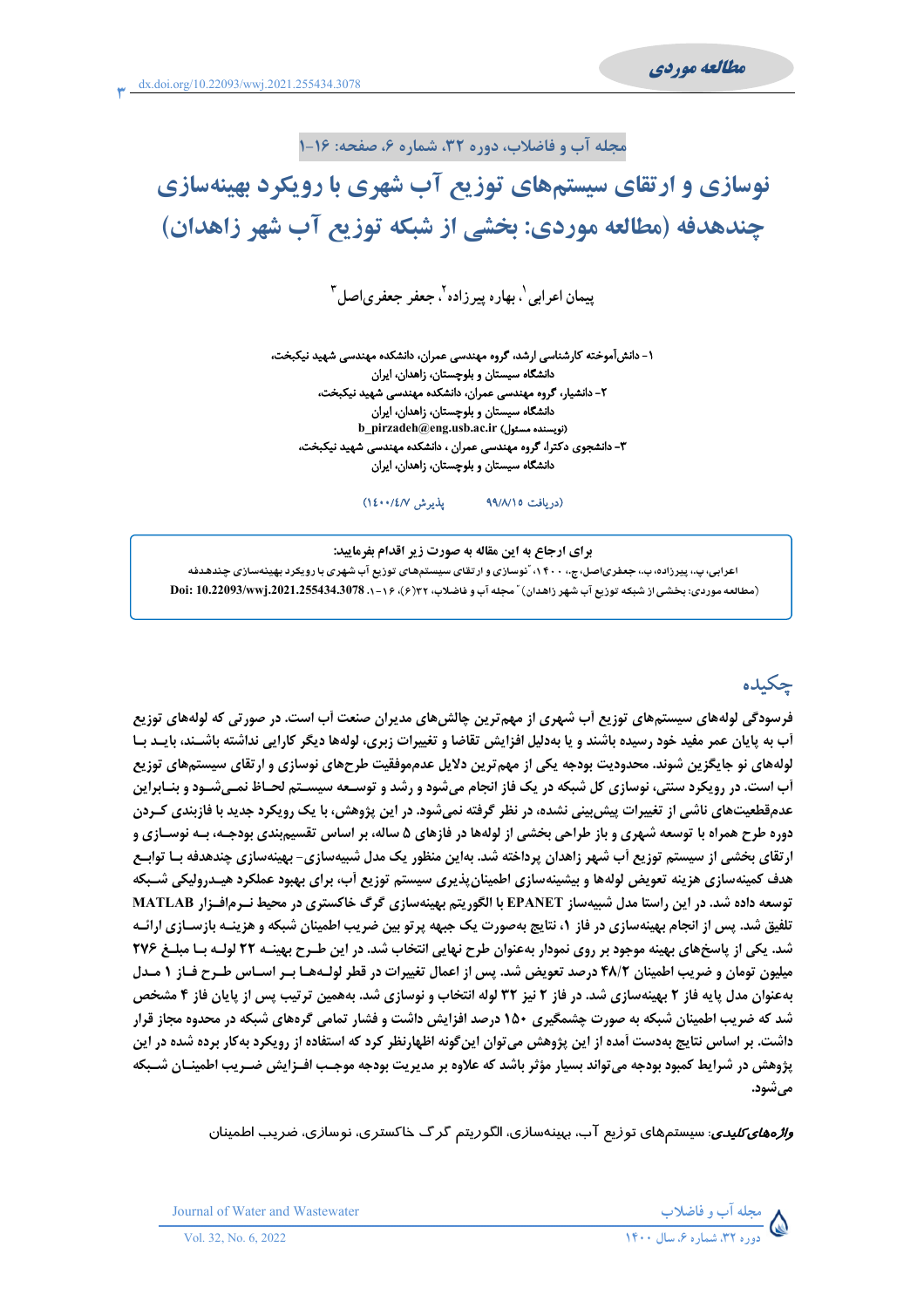#### **1 - مقدمه**

سیستمهای توزیع اب مجموعهای بههم پیوستهای از مخازن، لولهها، پمـپھـا، شــيرها و گــرەهــاي مصــرف هســتند كــه از مهــمتــرين زیرساختهای هر جامعهای بهشمار می|یند و نقش اساسی در بقـا و چرخه معمولي زندگي ايفا مـيكننـد. در حقيقـت وظيفـه اصـلي ايـن سیستمها رساندن اب باکیفیت و کمیت مناسب به مصرفکننـدگـان .(Tabesh and Soltani, 2005).  $\overline{\phantom{a}}$ 

فرسودگی لولههای سیسـتمهـای توزیـع اب یکـی از مهـمتـرین چالشهای پـیش روی مـدیران و مهندسـان صـنعت اب در سراسـر جهان است. با تمام شدن عمر مفید لولههای سیستمهـای توزیـع اب کارایی انها کم شده و نیازمند احیا، تقویت و یا تعویض هستند که بـا توجه به مدفون بودن لولهها در زير خاک، و قابلپايش نبودن انها از نظر بصري. يافتن لولههاي فرسـوده و نيازمنـد تعـويض از سـوالات کلیــدي و مهــم بــراي تصــميمگيــري مــديران اســت Taheri). .Hosseinabadi, 2015, Minaei et al., 2019)

در شکست لولهها عوامل مختلفی مانند سن، قطر، جنس، شرایط اجرا، نصب و شرايط بهرهبرداري دخيل هستند Soltani and). .Rezapour Tabari, 2012)

از طرفي، ضريب اطمينان هيـدروليكي و مكـانيكي از مهـمتـرين شاخصهای قابل|ستفاده در بازسازی و نوسازی سیستمهـای توزیـع اب اسـت. در واقـع ضـريب اطمينــان هيــدروليكي بيــانگر توانــايي سیستم توزیع اب در تامین فشار و دبـی تقاضـا در سـطح شـبکه بــا تغییرات تقاضا در طول مدت بهرهبرداری است و ضـریب اطمینـان مکانیکی نشاندهنده توانایی سیستم توزیع اب بـرای سـرویسدهـی ه مصرفکنندگان در شرايط غيرقابل پيش بيني مانند شکست لولهها ļ و از مـدار خــارج شــدن پمــپـهــا اســت ,Ghorbani Dastgerdi). .2015)

در سراسـر دنيــا، نــه تنهــا در كشــورهاي توســعه يافتــه بلكــه در کشورهای در حال توسعه نیز هزینههای گزافی صـرف طراحـی و یـا ارتقای سیستمهای توزیع اب میشود. بدیهی است که برنامـهریـزی برای ارتقا و نوسازی سیستمهای توزیع اب با وجود محدویتهـای بودجه شرایط دشوارتری را در مقابل مدیران قرار میدهـد. بنـابراین پژوهشـگران در تــلاش هســتند تــا بــر اســاس بودجــه و اعتبــار در دســترس و ســاير محــدوديتهــاي اجرايــي و اهميــت پــروژه، بــا روشهـاى مختلفــى بـه نــوسازى و ارتقاى سيستمهاى توزيع اب

.(Minaei et al., 2019).

درجه فرسودگی و از بین رفتگی بخشهای مختلف یک سیسـتم توزیع اب به دلایل متعددی از جمله سرعت، کیفیت و جنس لولهها و فاصله از مخازن و ایستگاههای پمپاژ بـا یکـدیگر متفـاوت بـوده و اولویت یکسانی برای بهبـود و نوسـازی ندارنـد. همچنـین بسـته بـه شرایط و محدودیتهای فنی و اجرایی ناشـی از توسـعه و گسـترش شهری، ممکن است هر رویکرد نوسازی برای هـر منطقـهای مناسـب نباشد. مجموعـه عوامـل فـوق بيـانگر ايـن اسـت كـه طـرح ارتقـا و نوسازی سیستمهای توزیع اب یک مسـئله برنامـهریـزی پیچیـده و بــزرگ مقیــاس اســت کــه حــل ان نیازمنــد اســتفاده از روش،هــای پیشرفته بهینهسازی است (Minaei et al., 2019).

تاریخچه استفاده از روشهـای نـوین بهینـهسـازی در طراحـی و بازسازی سیستمهای توزیع اب قدمتی چندین ساله دارد که پیش از توسعه این روشها بهطور معمول بر اساس قضاوتهای مهندسـی و یا استفاده از روش،حای سـعی و خطـا انجـام مـیشـود. پیچیـدگی و گســتردگي فضــاي تصــميم در طراحــي سيســتمهــاي توزيــع اب و عدمبهينه بودن طرحهاي به دست امده از اين نوع طراحيها و سـاير محدودیتهای موجود، سبب پیدایش پیشینه مطالعاتی پرقـدمتی در این زمینه شدهاند. از اولین پژوهشهای انجام شده بـر روی طراحـی بهینه سیستمهـای توزیـع اب بـا اسـتفاده از روش۵حای بهینـهسـازی کلاسـیک ماننـد برنامـهریـزی خطـی، غیرخطـی و پویـا مـیتـوان (Alperovits and Shamir, 1997, Fujiwara and Khang, .4 A3 /.1990, Goulter and Morgan, 1985)

باگذشت زمان و توسعه روشهای نوین بهینهسـازی و برطـرف کـردن ضـعف روش،حـاي کلاسـيک، پژوهشــگران بــه ســمت ايــن روشها روی اوردند. برای اولین بار استفاده از روشهـای تکـاملی برای طراحی و نوسـازی سیسـتمهـای توزیـع اب توسـط مـورفی و سیمپسون معرفی شد. آنها از الگـوریتم ژنتیـک`بـرای یـافتن قطـر بهینه لولههای جدیـد و لولـههـای اضـافه شـده بـه مـوازات برخـی از لولـههـاي قــديمي در يــک سيســتم توزيــع اب اســتفاده کردنــد. در مقایسهای که بـین عملکـرد GA و روشهـای کلاسـیک انجـام شـد نتايج بيانگر عملكرد بسيار خوب GA از نظر دقت و زمـان يـافتن پاسخ بھینه بود (Simpson et al., 1993).

 $<sup>1</sup>$  Genetic Algorithm (GA)</sup>

Journal of Water and Wastewater **-**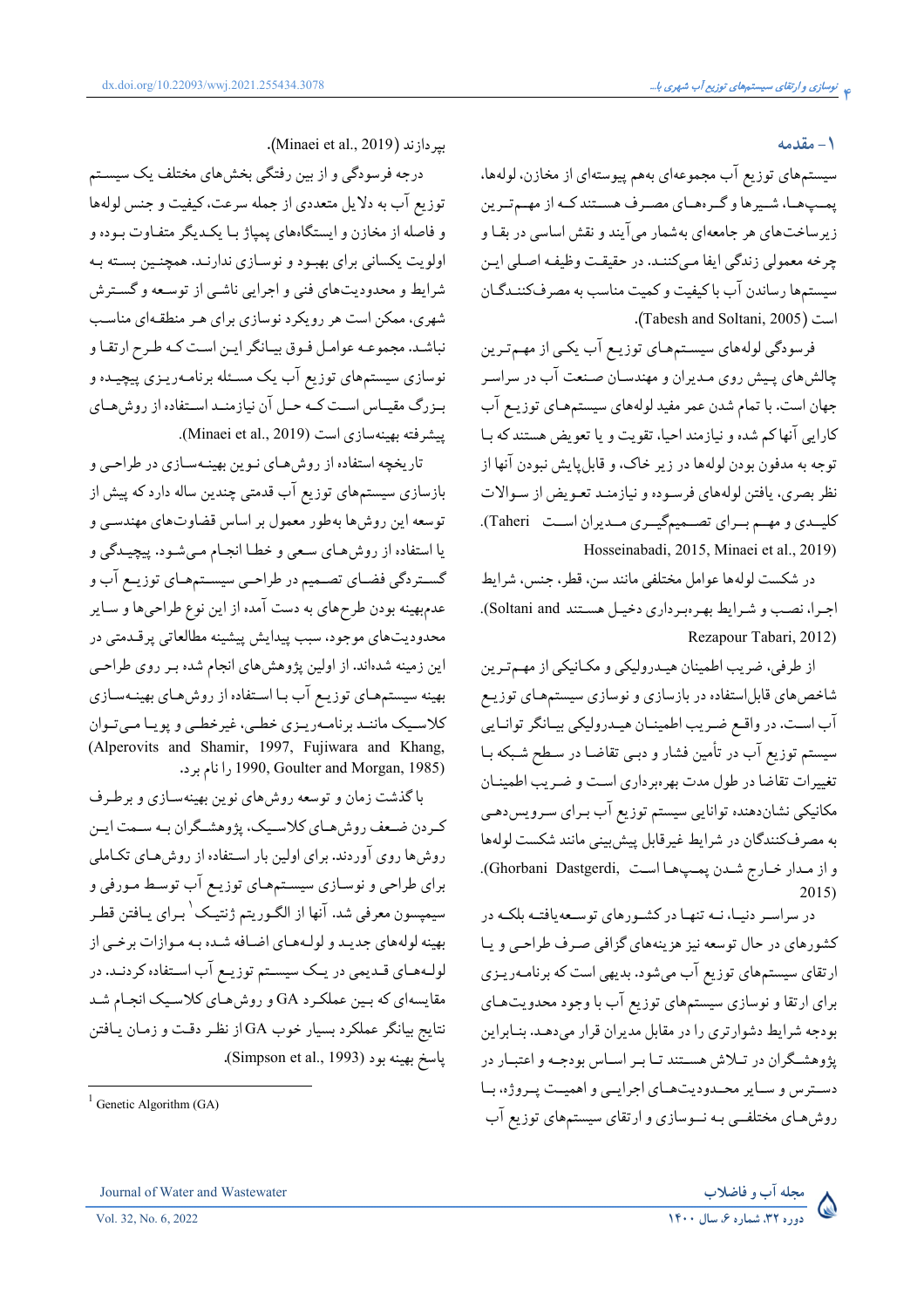مظاهریزاده و همکاران به طراحی چندهدفه شبکه چهـار توزيـع

آب شامل شبکههای دو حلقهای، کادو، هانوی و پهنه D شـهر مشـهد پرداختند. نتایج آنان نشان داد که شاخص تودینی با تکیه بر افـزایش

فشار گرهای، توانایی زیادی برای افزایش اطمینانپذیری شبکه دارد

هدف این پژوهش استفاده از ارائه یک رویکرد جدید بـر اسـاس

روش هـاي نـوين بهينــهسـازي بـراي بهبـود عملكـرد هيــدروليكي

سیستمهای توزیع آب و کمینهکردن هزینههای بازسازی و نوسـازی

این سیستمها بود. برای تعریف ضریب اطمینان سیستمهـای توزیـع

آب از دو شاخص کاملاً جدا در دو شرایط طراحی با بودجـه زیـاد و

طراحي با بودجه كم استفاده شد. بهگونهاي كـه در طراحـي بـا بودجـه

كم، هدف حفظ فشـار شـبكه در سـطح مطلـوب بـا حـداقل هزينــه و

هدف در طراحيي با بودجـه زيـاد عـلاوه بـر حفـظ فشـار در سـطح مطلوب، افزايش عملكرد هيدروليكي يا توان شبكه در مواقع بحـران

مانند وقوع شکست در لولههـاي شـبکه بـود. بـههمـين منظـور از دو شاخص ضريب اطمينان مجـزا اسـتفاده شـد و مـدل شـبيهسـازي

EPANET در ارتباط با یک مدل بهینـهسـازی بـر مبنـای یکـی از

الگـوريتمهـاي بهينـهسـازي جديـد تحـت عنـوان الگـوريتم گـرگ

خاکستری<sup>۲</sup> توسعه داده شد. همچنین برای مدلسـازی دبـی مصـرفی

گرهها از تحلیـل هیـدرولیکی مبتنـی بـر فشـار توسـعه داده شـده در

نرمافزار MATLAB استفاده شد. در نتیجه طرحهای بهدست آمده

بهصورت نمودارهاي تعامل ميان هزينـههـاي طراحـي و ضـريب

در پژوهشی به بهبود توزیع مناسب فشـار در قسـمتی از شـبکه آب رساني شهر زاهدان يرداختـه شـده (Karimi Darmian, 2014).

اما تاکنون پژوهشی جامع در خصوص ارتقا و نوسـازی بخـش،هـای

فرسوده شبکه آب رسانی شهر زاهدان در راستای بهبود کـارایی

هیدرولیکی آن انجام نشده است. با توجه به اینکه سیستم توزیـع آب

اين شهر، باكمبود فشار در سطح شبكه مواجـه بـوده و همچنـين بـا

توجه به کمبود بودجه در دسترس دستگاه اجرایی، بـرای مـدیریت

صحیح بودجه موردنیاز نوسازی سیستم توزیع آب، نیاز بـه اسـتفاده

از روش های نوین بهینهسازی و مدیریت بودجه احسـاس مـی شـود.

بنابراین مدل بهکار برده شده برای باز طراحـی و نوسـازی بخشـی از

اطمينان سيستم توزيع آب ارائه شده است.

.(Mazaherizadeh et al., 2019)

در پژوهش های یک مدل جدید بر اساس GA برای طراحی و نوسازی سیستمهای توزیع آب ارائه دادند. نتـایج بـهدسـت آمـده از استفاده این مدل نشان داد GA پتانسیل بسیار زیادی بـرای اسـتفاده در طراحی و مدیریت سیستمهای توزیـع آب دارد. بـا وجـود اینکـه آنها بیان کردند مدل GA نیـز ماننـد روش هـای کلاسـیک قـادر بـه تضمین جواب بهینه مطلق نیست ولی بهدلیل سـادگی اسـتفاده از آن در یافتن قطرهای تجاری گسسته در طی انجام فراینـد بهینـهسـازی، کارآمدی آن را در مقایسه با سایر روش ها بـه اثبـات رسـانده اسـت (Savic and Walters, 1997, Farmani et al., 2004).

(Kadu et al., 2008) با اصلاح و بهبود يك مدل بر اساس GA. (2007 ,Zecchin et al., 2007)با استفاده از الكوريتم تكـاملي تفاضـلي `. (Monem and Kashkooli, 2017)بــا اسـتفاده از يـك الكوريتم ازدحام ذرات اصلاح شده ٢ (2016 ,Masoumi et al., 2016) بـا استفاده از الگوریتم مورچه کمینــه-بیشــینه<sup>۳</sup> از دیگـر پــژوهش هــایی هستند که در طراحـي سيسـتمهـاي توزيـع آب از روشهـاي نـوين ىھىنەسازى بھرە بردەاند.

بیشتر این پژوهشها، با هدف کمینه کردن هزینههای طراحمی و لحاظ كردن قيد تأمين فشار مطلـوب در سـطح شـبكه بـراي تمـامي گرههای مصرف در سال افق طرح انجام شده است. نتـايج حاصـل از این پژوهش ها بهصورت یک طرح بهینـه در اختیـار مهندسـان قـرار گرفته و در سال اول اجرا شده تا جوابگوي نياز مصرفكنندگـان در سالهای افق طرح باشد. هزینـه طراحـی و اجـرای شـبکههـای آب باعث شد که طرحی مبنی بر استقرار بهینه نواحی مجزا در شبکههـای توزیع آب با استفاده از تئوری گراف در شهر بوشهر نیـز انجـام شـود (Shekofteh and Jalili Ghazizadeh, 2020).

اما اين طرحها اشكالاتي از جمله در نظر نگرفتن ضريب اطمینان سیستم توزیع آب خصوصاً در مواقع استفاده از شـیرهای آتش نشانی و شکست لولهها دارنید. این امیر موجب شید تبا يژوهشگران علاوه بر هدف هزينـه، هـدف ضـريب اطمينـان را نيـز بهعنوان یک قید یا هدف اصلی دیگر دخیـل کننـد کـه بـرای نمونـه (Farmani et al., 2004, Tolson et al., 2004, میتوان به Tanyimboh, 2017) اشاره کرد.

<sup>4</sup> Gray Wolf Optimization (GWO)



Differential Evolution Algorithm (DEA)

 $2$  Particle Swarm Optimization (PSO)

<sup>&</sup>lt;sup>3</sup> Minimum- Maximum Ant Colony Optimization (MMACO)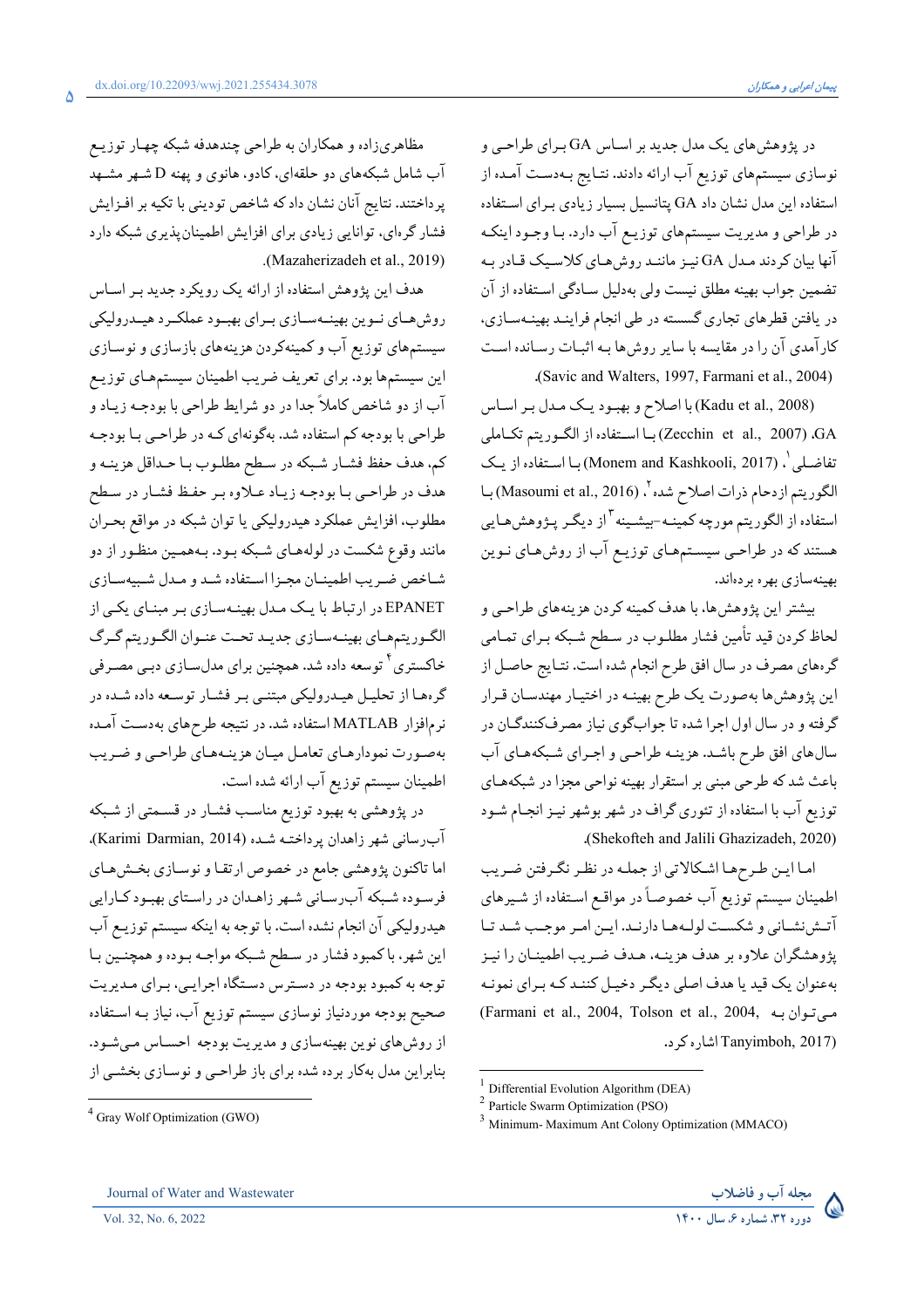سیستم توزیع آب شهر زاهدان پیاده شده است که در آن تلاش شـده تا نواقصي كه در جمع بندي پژوهش هاي پيشين و در پاراگراف قبـل قىد شد، بر طرف شود.

# ٢- مواد و روش ها ۲-۱-مدل بهینهسازی و نوسازی سیستمهای توزیع آب هر ساله، هزینههای زیادی صرف نوسـازی شـبکه آبرسـانی در هـر شهر میشود تـا خطـرات پوسـیدگی و شکسـت و در نتیجـه عواقـب ناشی از آن کاهش یابد. رویکرد سنتی بهینهسازی برای سیستمهـای آب رسانی بر اساس در نظر گرفتن یک جریـان طراحـی بـرای پیـک تقاضای گرهها در سال پایانی عمر شبکه است. اما برمبنای رویکردهای نوین بهینهسازی، شبکه بهصورت فاز به فاز و همـراه بـا توسعههاي شهري ساخته مي شود (Minaei, 2016).

در اين پژوهش، نوسازي و جـايگزيني لولـههـاي سيسـتمهـاي توزیع آب بهصورت چندفازی برای مدیریت کسری بودجـه شـد. بهاین صورت که کل دوره طـرح بـه چنـدین فـاز تقسـیمبنـدی شـد. سپس در هر فاز نوسازي از طريق تعويض و يا تقويت لولـه قـديمي به صورت موازي، انجام شد. شماتيک کلي فازبندي ارتقا در شکل ۱ ارائه شده است. همان گونه که مشخص است در شکل ۱-a فراینـد بهینهسازی برای فاز ۱ اجرا میشود و بـر اسـاس بودجـه اختصـاص داده شده به طرح ارتقـا در ايـن فـاز، پاسـخ بهينـه از نمـودار تعامـل انتخاب و اجرا میشود. در شکل 1-b شرایط نهایی فاز ۱، شرایط ابتدایی فاز ۲ است و فرایند بهینهسازی برای فاز ۲ اجرا میشود تا طرح ارتقا بر اساس بودجه براي ايـن فـاز مشـخص شـود. بـههمـين صورت به تعداد فازهاي تعيـين شـده بهينـهسـازي و طراحـي انجـام می شو د.

در هر فاز، مدل شبیهسازی- بهینهسازی توسعه داده شـده اجـرا شده و با انتخاب بخشي از لولههاي فرسوده و قديمي سيسـتم توزيـع آب بهگونهای که منجر به افزایش ضریب اطمینـان سیسـتم شـود بـا لحاظ کردن حـداکثر تقاضـاي دبـي در تمـامي گـرههـا، قيـود فشـار مطلوب و اجرایی (هر لوله تنها مجاز بـه یـکبـار تعـویض در طـول دوره طرح است) اقدام به بهینهسازی و تغییر قطر میکند. در نهایت بر اساس بودجه پاسخ بهینه از نمودار تعامل انتخاب مـيشـود. طـرح انتخاب شده اجرا شده و سیستم توزیع آب وارد فاز بعدی میشود. این مراحل تا جایی ادامه پیدا میکند کـه کـل سیسـتم توزیـع آب بـا

توجه به بودجهي تخصيص داده شـده بـه يـك سـطح قابـلقبـولي از ضريب اطمينان برسد. كمينهسـازي هزينـههـاي جـايگزيني لولـههـا هدف اول ارتقا است که به صورت زیر محاسبه می شود

$$
Cost_k = \sum_{i=1}^{n} C_i L_i \tag{1}
$$

که در آن و L<sub>i</sub> به ترتيب هزينـه واحـد طـول و طـول لولـه i ام را نشـان C<sub>i</sub> مے رهند.

هدف دوم ارتقا، بیشینهسازی ضریب اطمینـان سیسـتم توزیـع آب است. بهاین منظور از دو شاخص برای محاسبه ضریب اطمینـان استفاده شد. شاخص ضریب اطمینان اول برای مـدلسـازی توانـایی شبکه بهگونهای که در تمامی گرهها با تأمین فشار کافی شـبکه بتوانـد پاسخگوی نیاز مصرفکننـدگـان باشـد کـه بـهصـورت زيـر تعريـف (Minaei et al., 2019) مي شود

$$
RI_{k,1}=\frac{\Sigma_{i=1}^{n}\max[1,min(0,h_i-h_{des,i})]}{n}\hspace{1.5cm} (7)
$$

که در آن

و  $h_{des,i}$ به ترتیب هد فشار و هد فشار مطلـوب گـره i اسـت. ایـن شاخص بیان میکند در صورتی که هد گره از هد مطلـوب آن بیشـتر باشد، اعتمـادپــذیری ۱۰۰درصــد و درصـورتــی کـه کمتر باشد اطمینان پذیری آن گره صفر است. بههمین اساس اطمینان پذیری کل شبکه از طریق محاسبه اطمینانپذیری تمام گرهها و تقسیم مجمـوع آن بر تعداد کل گرهها محاسبه میشود. این شاخص عددی بین صـفر تا ١٠٠ است (Minaei, 2016).

شاخص ضريب اطمينان دوم نيز بهصورت مـدلسـازي توانـايي سیستم توزیع آب در شرایط حذف لولهای از حلقههای شـبکه یـا بـه اصطلاح شاخص برگشت پذیری تودینی اصلاح شـده تعریـف شـده (Todini, 2000) است

 $(1)$ 

$$
RI_{k,2} = \frac{\sum_{i=1}^{n} c_i \times q_i^*(H_i - H_{des,i})}{\sum_{z=1}^{n_z} Q_z \times H_z + \sum_{g=1}^{n_p} (\frac{P_g}{\gamma}) - \sum_{i=1}^{n} q_i^* \times H_{des,i}},
$$
  

$$
c_i = \frac{\sum_{j=1}^{n_p} D_j}{n_{p_i \times max\{D_i\}}}
$$

Journal of Water and Wastewater

Vol. 32, No. 6, 2022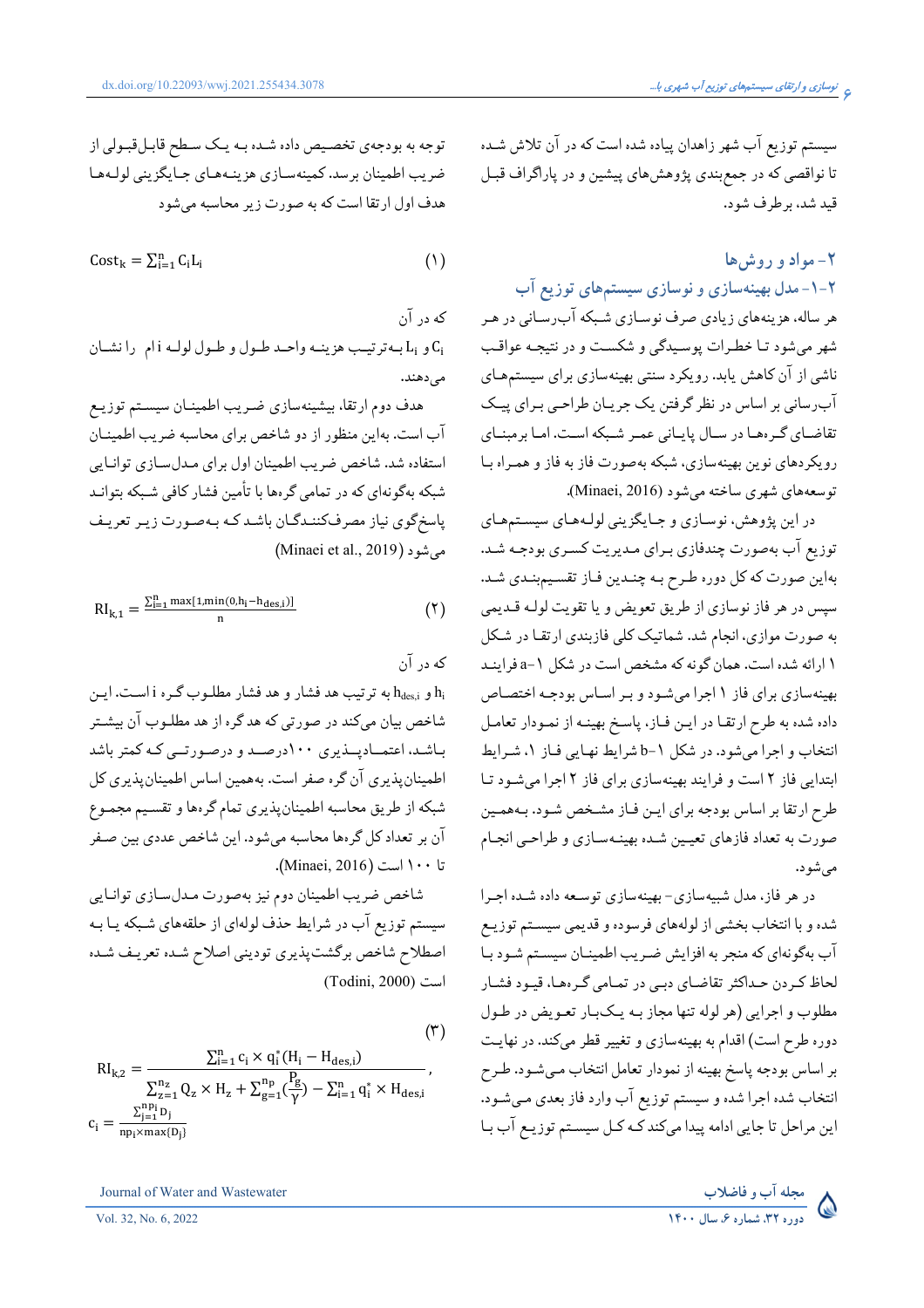

Fig. 1. Steps to upgrade a water distribution system; a) Renovation process and upgrade of water distribution system in phase 1, b) Renovation and upgrading process in phase 2 (Minaei, 2016)

> **شکل ۱**–مراحل ارتقای یک سیستم توزیع آب، a) فرایند نوسازی و ارتقای سیستم توزیع آب در فاز ۱. b) فرایند نوسازی و ارتقا در فاز Minaei, 2016)

$$
\sum_{i \in p} J_i = 0 \qquad \qquad p = 1, \dots, P \qquad \qquad (\mathfrak{H})
$$

$$
J_i = \mu L_i (q_i / ch_i)^{\gamma}
$$
 (Y)

که در آنها

K و P به ترتیب تعداد گرهها و حلقههای شبکه، qi دببی در لولـه j ام. ، دبی برداشتی در گره  $J_i$  افت انرژی در لوله i، i، فطر لولـه ilم، chi ضريب افت هيزن-ويليامز در لوله iام هستند. مـدل EPANET در رابطه هیمزن-ویلیمان در سیستم SI پارامترهای ۸، ۶ و H را به ترتیب برابر ۱/۸۵۲، ۴/۷۲۷ و ۱۰/۶۶۷ در نظر میگیرد. گروه دوم این محدودیتها، رعایت ارتفاع معادل انرژی حداقل و حـداكثر گـر همـا (معادلـه ۸) و سـرعت حـداقل و حـداكثر لولـههـا (معادله ۹) است

$$
P_{\min} \le P_k \le P_{\max} \quad k = 1, \dots, K \tag{A}
$$

$$
V_{\min} \le V_k \le V_{\max} \quad i = 1, \dots, N \tag{4}
$$

$$
d_i \in d \qquad i = 1, \dots, N \tag{1-}
$$

Journal of Water and Wastewater

Vol. 32, No. 6, 2022

که در آن و H<sub>i</sub> به ترتیب هدینزومتریک مطلوب و هدینزومتریک گره H<sub>i</sub> و H ميزان دبي طراحي گره Hz ، i هـ الله علم د و دبـي Hz ، i هستند.  $q_i^*$  $c_i$  خروجـي از مخـزن z،  $P_g$  تـوان يمـپ  $g$ ،  $\gamma$ وزن مخصـوص آب،  $c_i$ ضريب اصلاحي شاخص ضريب اطمينان و Di قطر لوله متصل شده به گره j است.

شاخص ضريب اطمينان نهايي كه بهعنوان هـدف دوم در فراينـد بهینهسازی بیشینه میشود بهصورت معادله ۴ است

$$
RI_{ave} = \begin{cases} RI_{k,1} & RI_{k,1} < 1 \, \text{ s} \\ RI_{k,1} + RI_{k,2} & RI_{k,1} = 1 \, \text{ s} \end{cases} \tag{\text{F}}
$$

که در آن اگر حالت ۱ موردتوجه قرار بگیرد شاخص ضریب اطمینـان عـددی بین صفر تـا ۱۰۰ درصـد و اگـر حالـت دوم موردتوجـه قـرار بگيـرد شاخص ضریب اطمینان در محـدودهی ۱۰۰ تــا ۲۰۰ درصـد متغیـر خواهد يو د.

محـدودیتهـای بهینـهسـازی موجـود در طراحـبی و ارتقـای سیستمهای توزیع آب بهطور معمول به سـه گـروه تقسـیم مـیشـود. گروه اول شامل معیادلات پیوستگی در گرهها و معیادلات افت انرژی در لولهها در معادلات ۵، ۶ و ۱۷ست کـه حـین شـبیهسـازی توسط مدل هيدروليكي EPANET بهصورت ضمني رعايت می شوند (Mansouri and Mohamadizadeh, 2019)

$$
\sum_{i \in in (k)} q_i - \sum_{i \in out (k)} q_i = Q_k \qquad k = 1, \dots, K \quad (\Delta)
$$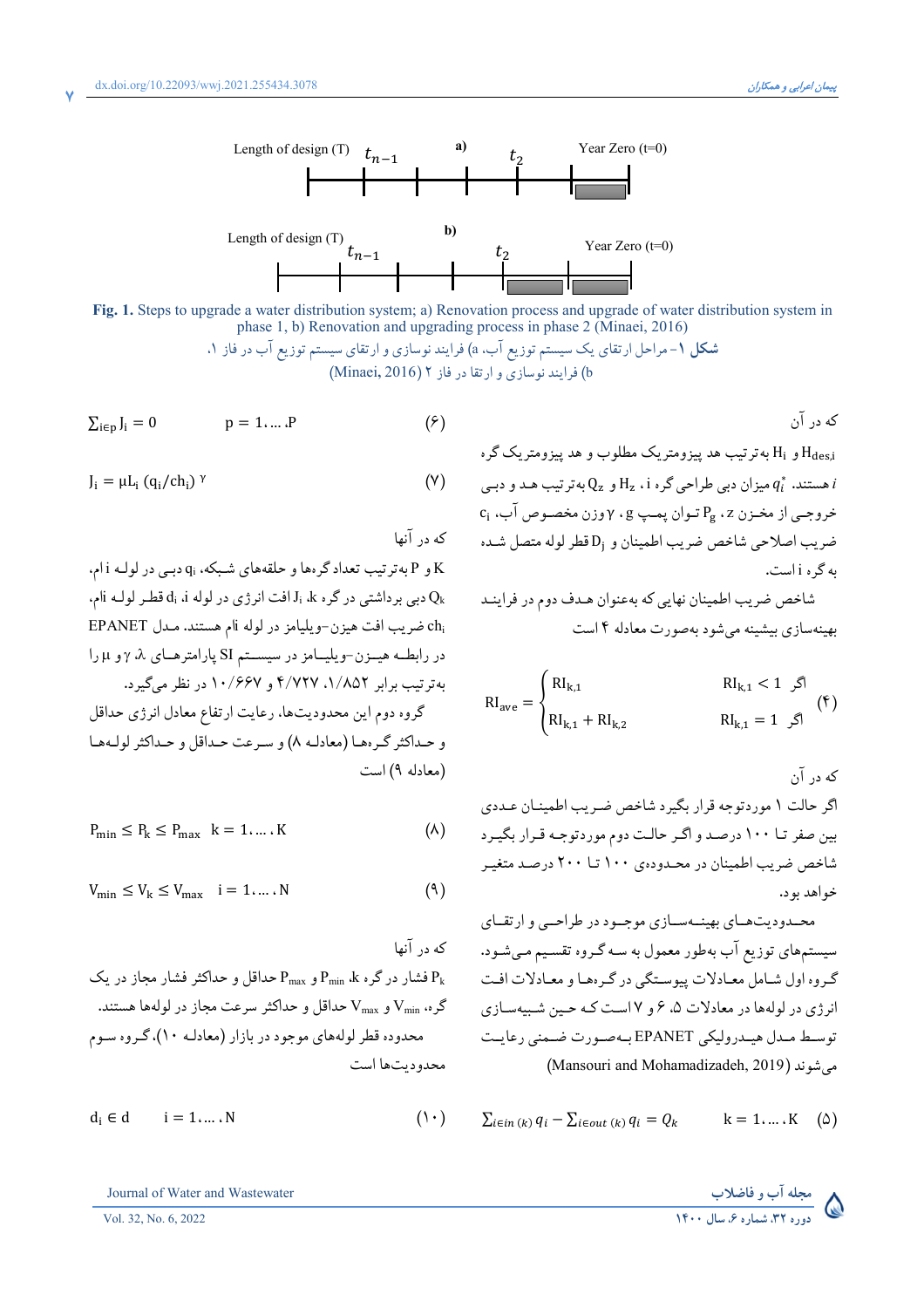

Fig. 2. Hierarchy of grey wolf (dominance decreases from top down) (Mirjalili et al., 2014) شکل ۲-سلسله مراتب گرگ خاکستری (کاهش اختیارات از بالا به ياسن)(Mirjalili et al., 2014)

دستهجمعي گرگ9ا و نحوه شكار طعمـه در طبيعـت اسـت. زنـدگي دستـهجمعي گـرگ١ط يک سلسلـه مـراتب اجتمـاعي بسيـار دقيق و منظــم دارد. شکل ۲ سلسه مراتب زندگی گروهی گـرگ&ا را نشــان می دهد (Hoseyni et al., 2019, Mirjalili et al., 2014).

در راس هرم رهبران گروه قرار دارند کـه بـه گـرگ آلفـا (a) يـا گرگ غالب معروف هستند و مدیریت و مسئولیت تصمیمگیریهـای گله را به عهده دارند. رده دوم این هرم، متعلق به گروه بتـا ( $\beta$ )اسـت کـه وظیفـه آن کمـک بـه گـرگ آلفـا در تصـمیمگیـريهـا و سـایر فعالیتهای گروه است. در پایین ترین رده این سلسله مراتب، گرگهای امگا (۵) قرار دارند که معمولاً از تمام گرگهای سطوح بالا پیروی میکنند. رده دیگر این سلسله مراتب را گرگ های دلتـا شکیل می دهند کـه تحـت پیـروی از فرمـان گـرگ آلفـا و بتـا $(\delta)$ هستند، با این حال بر گرگ امگـا غالـب اسـت ,Hoseyni et al. 2019, Mirjalili et al., 2014)

مراحل اصلي شکار دستهجمعي گرڳهاي خاکستري را مي تـوان بهصورت مراحل زيير طبقه بنيدي كيرد: Hoseyni et al., 2019): Muro et al., 2011)

-, دیایی، تعقیب و نزدیک شدن به طعمه - دنبال كردن، محاصره و خسته كردن شكار تـا زمـان توقـف كامـل آن - حمله به طعمه

براي شبيه سازي رياضي الگوريتم گرگ خاكسـتري، فـرض بـر این است که گرگ آلفا (بهترین راهحـل منتخـب)، بتـا و دلتـا از نظـر موقعیت شکار و طعمـه، برازنـدگی و دانـش بهتـری دارنـد کـه ابتـدا که در آن

d<sub>i</sub> قطر لوله نام و d ليست قطر لولههاى موجود در بازار است. برای حل مسئله بهینهسازی مذکور، از روش تابع جریمـه <sup>۱</sup> بـرای اعمال كردن قيـود در تـابع هـدف اسـتفاده مـيشـود. هنگـام ايجـاد گزینههای قابلقبول، مدل توسعه داده شـده تنهـا مجـاز بـه انتخـاب قطرهای استاندارد موجود در بازار است که به این ترتیب محدودیت مربوط به قطر لولهها نیز رعایت میشود. بر این اساس توابع هـدف مسئله بهصورت معادلات ١١ و ١٢ بازنويسي مي شـود ,Minaei) 2016)

 $(11)$ 

Min  $F_1 = \sum_{i=1}^{N} C_i L_i + \beta * CSV$ Objective Functions  $\{$ Max  $F_2 = RI_{ave}$ 

$$
(11)
$$

$$
CSV = \sum_{j=1}^{N} \left( \left[ \max \left( \frac{P_j}{P_{\text{max}}} - 1 \text{ and } 0 \right) \right]^2 + \left[ \max \left( 1 - \frac{P_j}{P_{\text{min}}} \text{ and } 0 \right) \right]^2 \right) + \sum_{i=1}^{NP} \left( \left[ \max \left( \frac{V_i}{V_{\text{max}}} - 1 \text{ and } 0 \right) \right]^2 + \left[ \max \left( 1 - \frac{V_i}{V_{\text{min}}} \text{ and } 0 \right) \right]^2 \right)
$$
  

$$
3 \left[ \max \left( 1 - \frac{V_i}{V_{\text{min}}} \text{ and } 0 \right) \right]^2
$$

$$
3 \left[ \max \left( 1 - \frac{V_i}{V_{\text{min}}} \text{ and } 0 \right) \right]^2
$$

$$
3 \left[ \max \left( 1 - \frac{V_i}{V_{\text{min}}} \text{ and } 0 \right) \right]^2
$$

$$
3 \left[ \max \left( 1 - \frac{V_i}{V_{\text{min}}} \text{ and } 0 \right) \right]^2
$$

محدودیتهای مربوط به سرعت جریان یا فشـار در محـدوده مجـاز قرار نگیرند. همچنینβ پـارامتر جریمـه اسـت کـه مقـدار آن توسـط کاربر انتخاب میشود. در اینجا برای بیان صحیح تابع جریمه از تابع پلهای<sup>۲</sup> (He) استفاده شده است. تابع روی مجموعه اعداد حقیقـی را یک تابع پلهای گویند، اگر آن را بتوان بهصورت ترکیب خطبی از توابع نشانگر روی یک فاصله متناهی تعریف کرد. مقدار تابع یلهای He بهازای مقدار منفی، برابر با صفر و بـرای مقـدار مثبـت، برابـر ١ مي شود.

# ۲-۲-الگوریتم گرگ خاکستری

الگوریتم گرگ خاکستری توسط میرجلیلمی و همکاران در سال ۲۰۱۴ ارائه شد. این الگوریتم بهدلیل توانمندی زیاد در حل مسـائل پیچیده و بزرگ مقیـاس بهینـهسـازي موردتوجـه پژوهشـگران قـرار گرفت. ایـده اصلـی این الگـوریتـم الهـام گـرفتـه شـده از زنـدگــی



<sup>1</sup> Penalty Function

<sup>2</sup> Heaviside (He)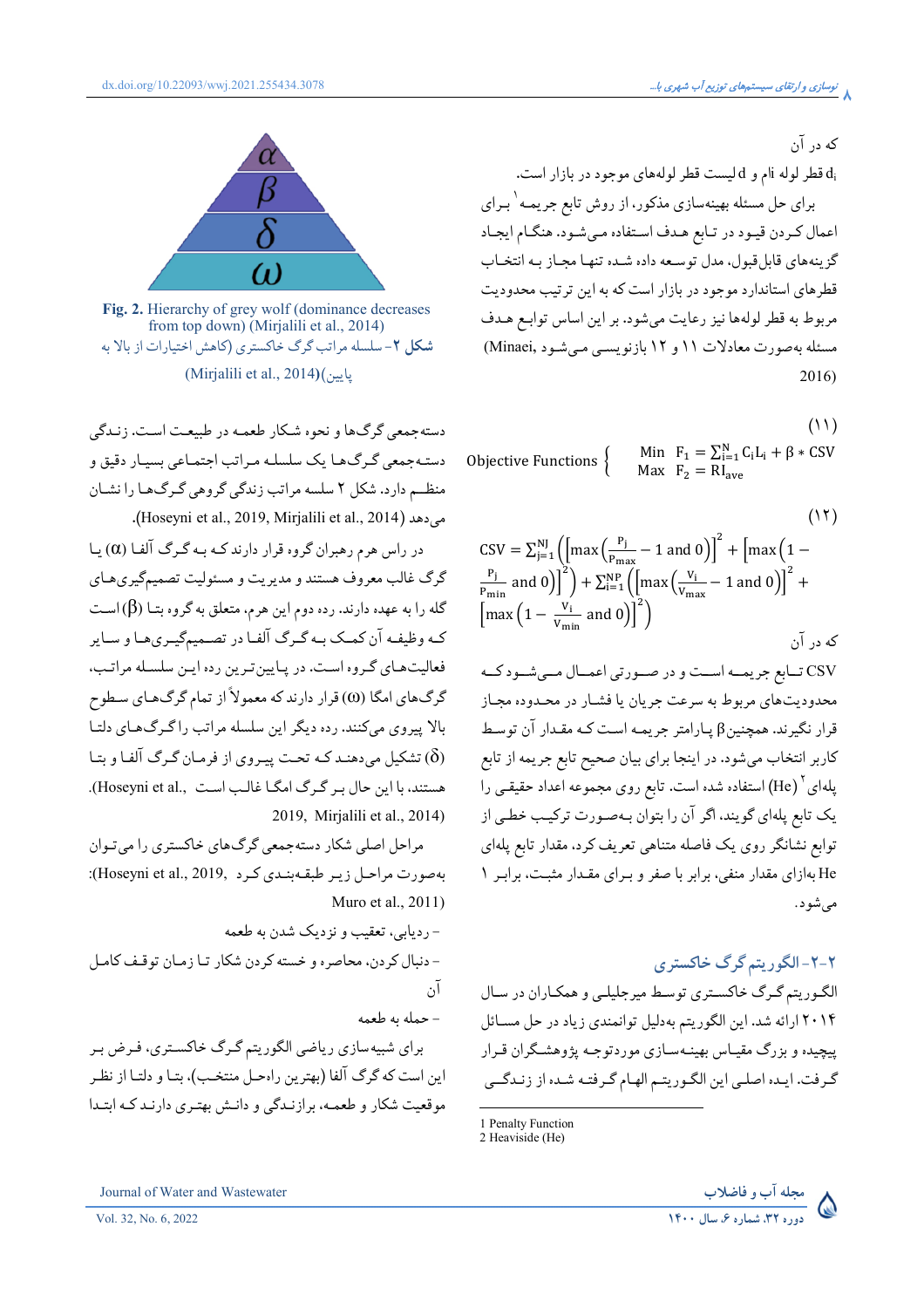در وضعیت گام بعدی و  $X_\alpha$  ،  $X_\alpha$  و  $X_\alpha$ به ترتیب موقعیت گرگ آلفا،

بتا و دلتا هستند. شماتیک چگونگی محاصره پاسخ نهایی در درون

یک دایره بهواسطه گرگ های آلفا، بتا و دلتا در فضای جستجو و نیبز

تعیمین موقعیت گیروه امگیا در شیکل ۳ نشیان داده شیده است

در اين پژوهش، ضرايب زېرې لولـههـا بـهعنـوان متغيرهـاي

تصمیمگیری و کمینهسازی اختلاف بـین مقـدار فشـار محاسـباتی و

اندازهگیری شده بهعنوان تابع هدف لحاظ شدند. همچنین، از الگوریتم بهینهسازی گرگ خاکستری برای یافتن متغیرهـای تصـمیم در هر مرحله در ارتباط با مدل شبیهساز هیدرولیکی EPANET استفياده شيد. فيلوچسارت ارتبساط سين مسدل بهينسه سيازي و

شهر زاهـدان دو شـبکه آب دارد کـه شـبکه آب شـماره ۱ در قسـمت شمال شرقي شهر بوده و بافت قـديمي دارد و بخشـي از ايـن شـبكه اخیراً مورداصلاح و توسعه قـرار گرفتـه اسـت. شـبكه آب شـماره ٢

عمر کمتری نسبت به شبکه آب شـماره ۱ دارد کـه در حـال رشـد و

توسعه است و آب شـرب آن از طريـق چـاه نيمـههـاي زابـل تـأمين

.(Mirjalili et al.,  $2014$ )

شسهسازی در شکل ۱۴رائه شده است.

- مطالعه موردی $-$ 

مي شو د.

بهعنوان بهترین پاسخها در فضای جستوجو ذخیـره مـیشـوند و سپس گرگ های امگا موقعیت خود را در فضای جستجو نسـبت بـه گرگ آلفا بهروزرسانی مبی کننـد. بـه عبـارتی، ابتـدا موقعیـت شـکار توسط گروه آلفا، بتا و دلتا تخمین زده می شود سپس دیگـر گـرگ۱مـا متناسب با موقعیت تخمین زده شده بهطور تصادفی حول شکار حلقه مي زنند. فرمول بنـدي رياضـي چگـونگي تغييـر مكـان گـرگـهـا در معادلات ١٣ تا ١٥ ارائه شده است

$$
\begin{cases}\n\overrightarrow{D_{\alpha}} = |C_1 \times X_{\alpha} - X| \\
\overrightarrow{D_{\beta}} = |C_2 \times X_{\beta} - X| \implies C_t = 2 \times r_1 \\
\overrightarrow{D_{\delta}} = |C_3 \times X_{\delta} - X|\n\end{cases}
$$
\n(17)

$$
\begin{cases}\nX_1 = X_\alpha - A_1 \times \overrightarrow{D_\alpha} \\
X_2 = X_\beta - A_2 \times \overrightarrow{D_\beta} \implies A_t = 2 \times a \times r_2 - a \quad (\text{1F}) \\
X_3 = X_\delta - A_3 \times \overrightarrow{D_\delta}\n\end{cases}
$$

$$
X_{t+1} = mean(X_1, X_2, X_3) \tag{10}
$$

که در آنها

و  $A_{\rm t}$  به ترتیب بیانگر بردارهای ضرایب به سمت بهترین موقعیت  ${\rm C_{t}}$ و  $r_1$  و  $r_2$ بردارهای تصادفی در بـازه صـفر تـا ۱ هسـتند. a ضـریبی است که در فرایند تکرار در بازه صفر تا ۲ بهصورت خطبی کیاهش می یابد. X موقعیت متغیر در وضعیت کنونی، X<sub>t+1</sub> موقعیت متغیـر



Fig. 3. Position updating in GWO (Mirjalili et al., 2014) (Mirjalili et al., 2014) GWO (نسانی Mirjalili et al., 2014)





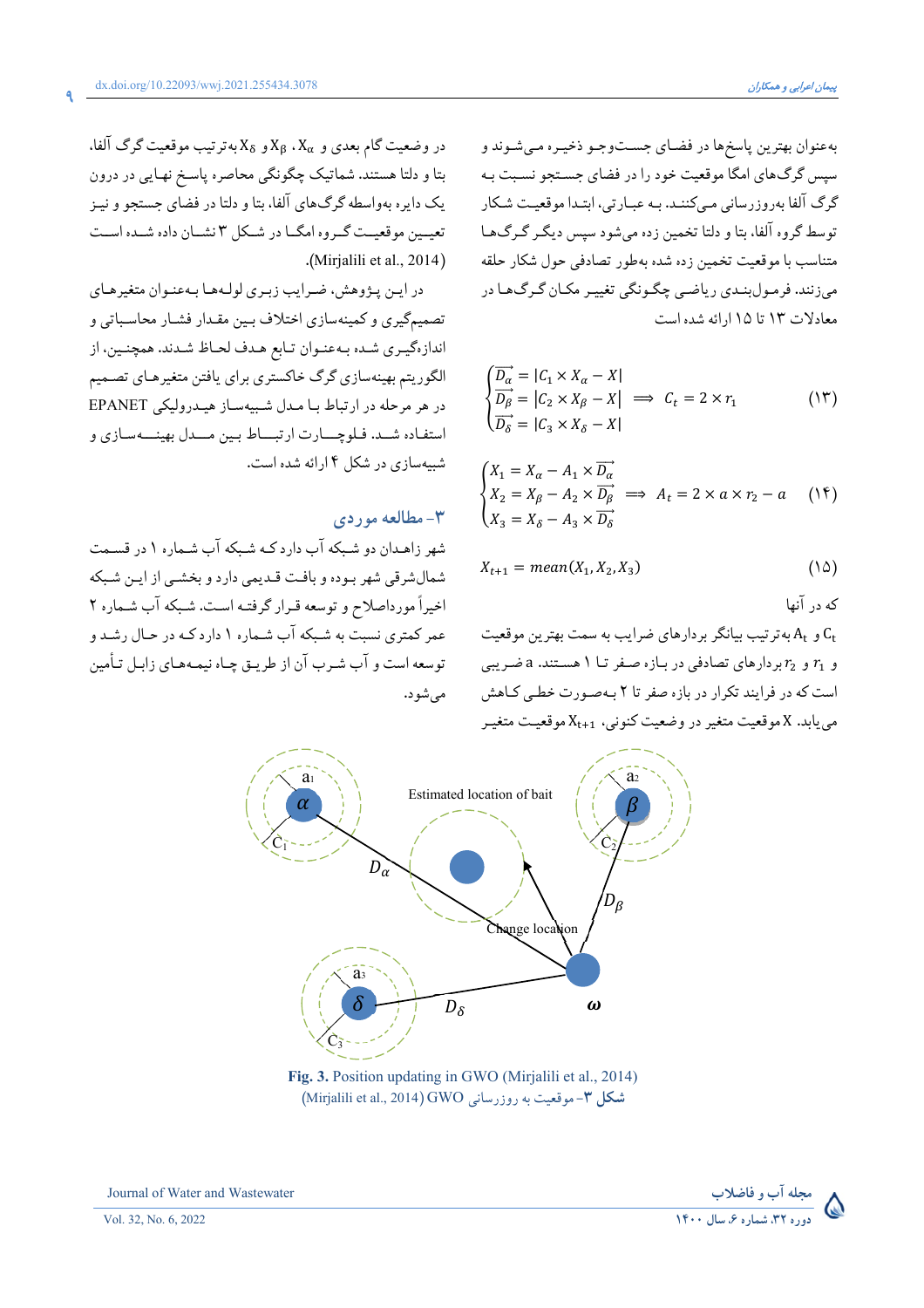

Fig. 4. Flowchart of the relationship between the gray wolf algorithm and the EPANET model شکل ۴- فلوچارت ارتباط بین الگوریتم گرگ خاکستری و مدل EPANET

سیستم توزیـع آب موردمطالعـه، بخشـی از سیسـتم توزیـع آب ۱۳۲ لولهای و ۱۳۱ گرمای شهر زاهدان در جنوب شرق کشور ایران است که مەصورت ثقلبی ییک مخبزن هیوایی کیه از طریبق ایستگاه یمیاژ ابتدای شبکه پر میشود، از گره شماره ۱ تغذیه میکنـد (شـکل ۵). بر اساس فشارسنجی انجام شده توسط پژوهشگران در زمسـتان و بهار ۱۳۹۸ در نقاط مختلـف و کالیبراسـیون هیـدرولیکی سیسـتم توزیــع آب مقــدار فشــار گــرههـای بــهدسـت آمــده بــرای شــبکه  ${\rm e}_{\rm k,i}$  تقاضای گره i در فاز D ${\rm e}_{\rm 0,i}$  تقاضای گره i در سال صـفر، β مور دمطالعه، حاکي از اين است که شـبکه در وضـعيت نـامطلوبي بـه (شكل ۶).

> پیکربندی شبکه نیز در طول افق طرح بهطور ثابت لحـاظ شـده و تنهـا نوسـازي شـبکه موردتوجـه قـرار گرفـت. تقاضـا در گـروهـا

$$
De_{k,i} = De_{0,i} \times (1 + (\beta \times k))
$$
 (19)

که در آن نرخ رشد تقاضای هر گره که در این پـژوهش برابـر ۱۶۶/۰ در نظـر

همچنین با توجه به اینکه ضرایب زبری لولهها بـاگذشـت زمـان تغییر میکند از معادله ۱۷ بـرای مـدلسـازی ایـن تغییـرات در افـق طرح استفاده شد

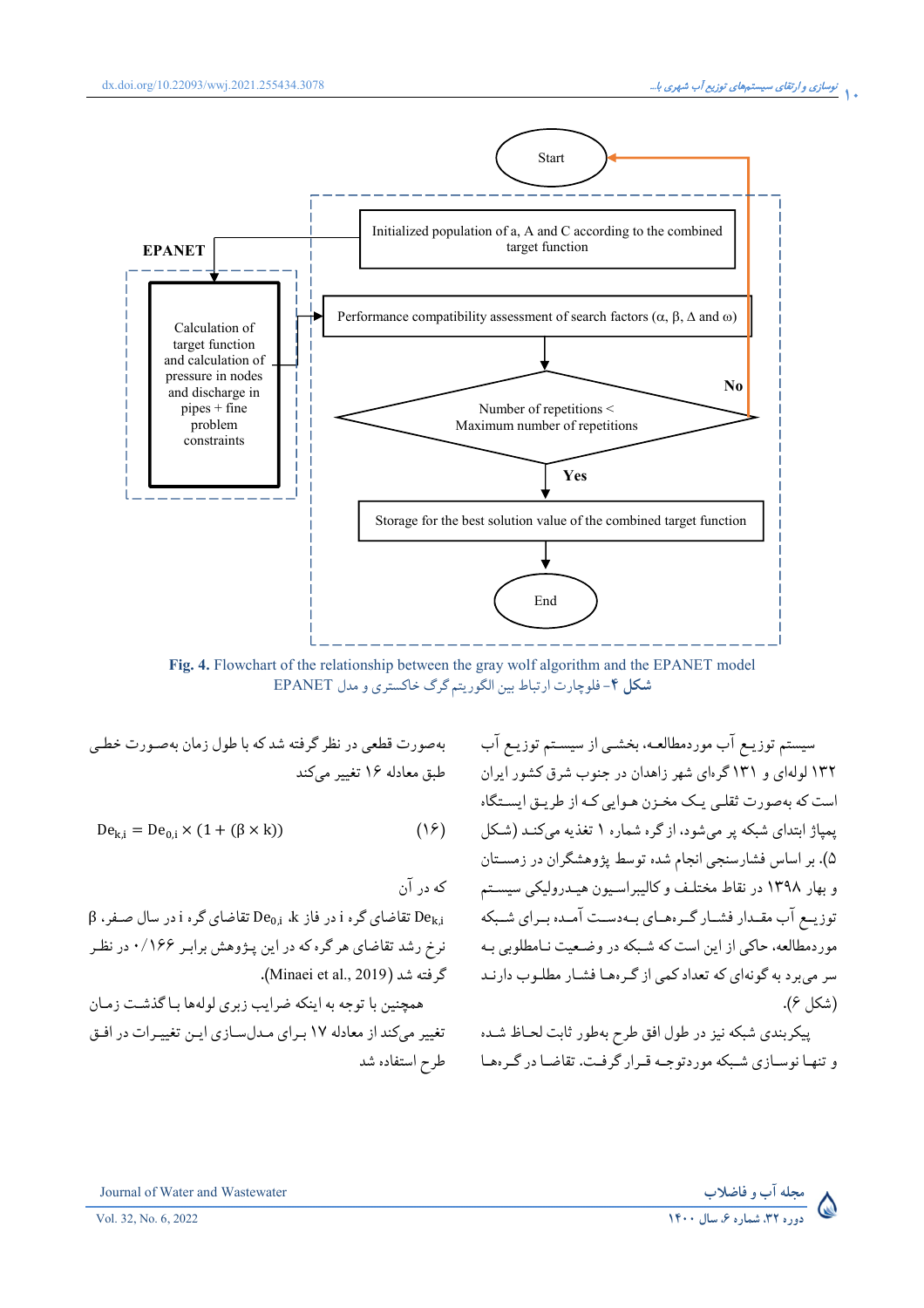$\mathbf{M}$ 



Fig. 5. The schematic of water distribution system studied<br>شکل ۵– شماتیک سیستم توزیع آب مورد مطالعه



**Fig. 6.** The pressure situation of the nodes of the studied water distribution system شکل ۶– وضعیت فشارگر های سیستم توزیع آب مورد مطالعه

$$
\begin{array}{lll} \text{ce}_{0,j} & \text{ce}_{0,j} & \text{ce}_{0,j} & \text{ce}_{0,j} & \text{ce}_{0,j} & \text{ce}_{0,j} = \text{Ce}_{0,j} + (\text{e} \times \text{k}) \\\\ & \text{ce}_{0,j} & \text{ce}_{0,j} & \text{ce}_{0,j} & \text{ce}_{0,j} = \text{Ce}_{0,j} + (\text{e} \times \text{k}) \\\\ & \text{wll} & \text{c}_{0,j} & \text{c}_{0,j} & \text{c}_{0,j} & \text{c}_{0,j} & \text{c}_{0,j} & \text{c}_{0,j} \\\\ \text{Minaei et al. 2019} & \text{c}_{0,j} & \text{c}_{0,j} & \text{c}_{0,j} & \text{c}_{0,j} & \text{c}_{0,j} & \text{c}_{0,j} & \text{c}_{0,j} \\\\ \text{Minaei et al. 2019} & \text{c}_{0,j} & \text{c}_{0,j} & \text{c}_{0,j} & \text{c}_{0,j} & \text{c}_{0,j} & \text{c}_{0,j} & \text{c}_{0,j} & \text{c}_{0,j} \\\\ \text{Minaei et al. 2019} & \text{c}_{0,j} & \text{c}_{0,j} & \text{c}_{0,j} & \text{c}_{0,j} & \text{c}_{0,j} & \text{c}_{0,j} & \text{c}_{0,j} & \text{c}_{0,j} & \text{c}_{0,j} & \text{c}_{0,j} & \text{c}_{0,j} \\\\ \text{Minaei et al. 2019} & \text{c}_{0,j} & \text{c}_{0,j} & \text{c}_{0,j} & \text{c}_{0,j} & \text{c}_{0,j} & \text{c}_{0,j} & \text{c}_{0,j} & \text{c}_{0,j} & \text{c}_{0,j} & \text{c}_{0,j} & \text{c}_{0,j} & \text{c}_{0,j} & \text{c}_{0,j} & \text{c}_{0,j} & \text{c}_{0,j}
$$

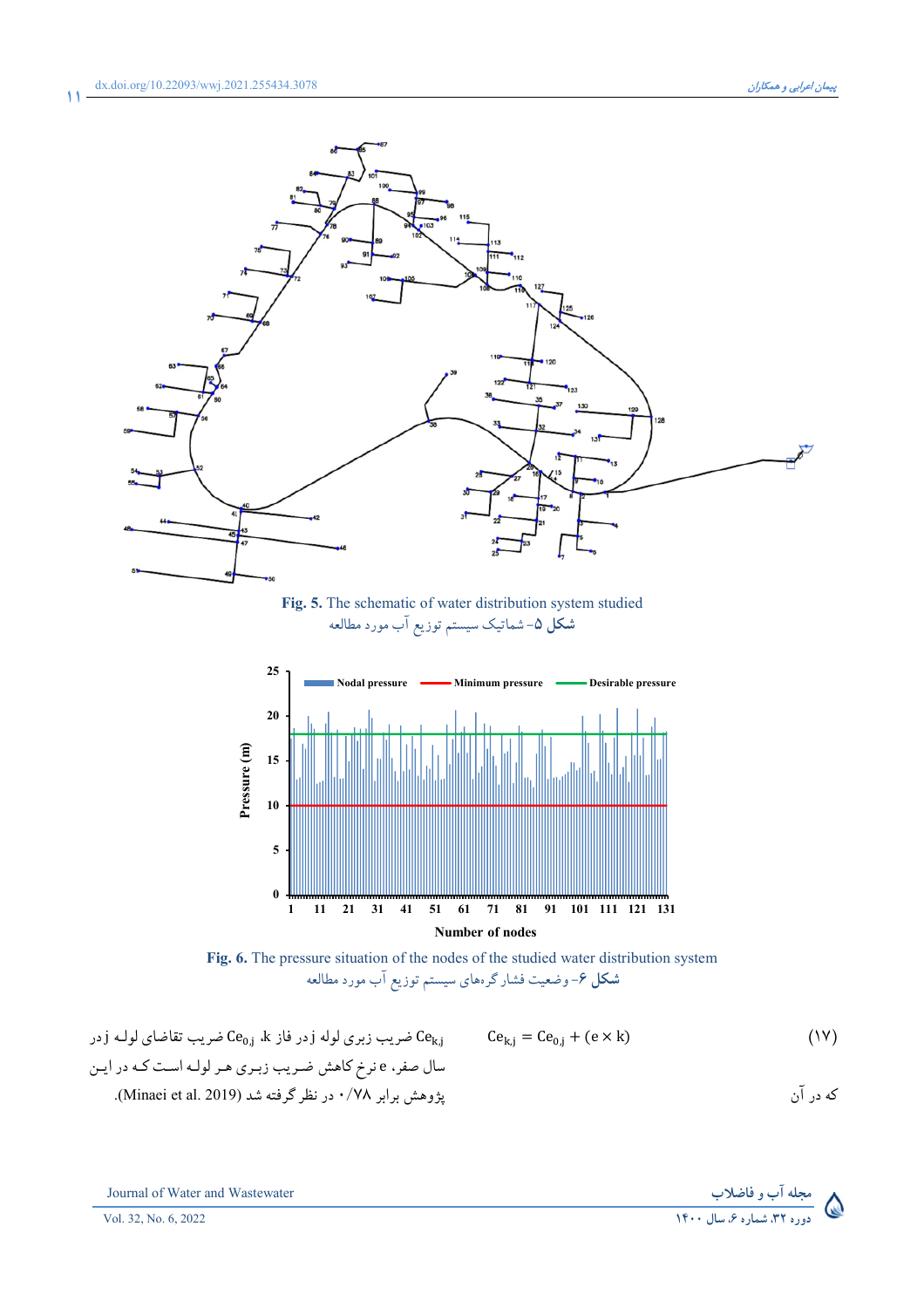# جدول ۲- پارامترهای مربوط به الگوریتم گرگ خاکستری Table 2. The setting parameters of GWO





# جدول ٣- جزئيات نمودار پرتو به دست آمده در فاز ١ Table 3. The details of design in phase 1

| <b>Row</b>   | Reliability $(\% )$ | <b>Cost (Million Toman)</b> |
|--------------|---------------------|-----------------------------|
|              | 41                  | 140                         |
| 2            | 43                  | 164                         |
| $\mathbf{3}$ | 44                  | 169                         |
|              | 45.8                | 183                         |
| 5            | 46.5                | 224                         |
| 6            | 47                  | 240                         |
|              | 48.2                | 276                         |
| 8            | 50                  | 356                         |
|              | 60                  | 468                         |

با لحاظ كردن طول طرح و هر فاز به ترتيب برابر ٢٠ و ۵ سال مدل بر روی مطالعه موردی برای فاز اول اجرا شـد. بـهگونـه ای کـه مدل برای بهبود ضرب اطمینان شبکه، محیاز به انتخباب تعیداد محدودي از لولهها در هر فاز (بهعنوان مثال: ٢٥ لوله از ١٣٢) است. نتایج حاصل از اجرای مدل بـر روی جبهـه پرتـو <sup>۱</sup> بـین توابـع هدف هزینه نوسازی و ضریب اطمینان دوره طرح ارائـه شـده اسـت (شکل ۷ و جدول ۳). بـا تـوجه بـه پاسخهـاي بهدست آمده بـر روي

 $1$  Pareto

میزان فشار مطلوب و فشار سرویس در گرهها بـرای کـل افـق طرح بهترتیب برابر ۱۰/۱۸ متر است. همچنین بهمنظـور جلـوگیری از ايجاد رسوب در لولهها بهدليل سرعت كـم جريـان و جلـوگيري از وقوع پديده ضربه قـوچ بـهدليـل سـرعت زيـاد، محـدوده حـداقل و حداکثر سرعت مجاز جریان در لولهها بهترتیب برابـر ۰/۷ و ۲ متـر بر ثانیه در نظر گرفته شد. برای نوسازی و ارتقای سیستم توزیع آب مورد مطالعه از ۱۴ قطر مجاز موجبود در بیازار استفاده شید. مقیدار قطر اسمي و داخلي لولهها به هميراه هزينـههـاي واحـد طـول خريـد، حمل ونقل و حاگذاری لولهها در حدول ۱ ارائه شده است.

# جدول ١- مشخصات لولههاي نو و هزينه واحد طول،  $D_N$ قطر خارجي،

# D قطر داخلي (٢٩)

| Table 1. The details of new pipes with their unit |  |  |  |
|---------------------------------------------------|--|--|--|
| $D_N$ : commercial diameter, D: internal diameter |  |  |  |

| $D_N$ (mm) | D(mm)  | Unit cost (Rial/m) |
|------------|--------|--------------------|
| 63         | 53.60  | 325000             |
| 75         | 63.80  | 379500             |
| 90         | 76.60  | 456500             |
| 110        | 93.80  | 586000             |
| 125        | 106.6  | 726000             |
| 160        | 136.4  | 1049000            |
| 200        | 170.6  | 1475000            |
| 250        | 213.2  | 2193000            |
| 315        | 268.2  | 3340000            |
| 400        | 341.2  | 5199000            |
| 450        | 383.89 | 6605500            |
| 630        | 537.5  | 12401000           |
| 710        | 605.77 | 15071000           |
| 800        | 682.58 | 18996000           |

# ۴-نتايج و بحث

يافتن مقدار بهينه يارامترهاي تنظيمي الگوريتمهاي فراكاوشي براي حل مسائل بهینهسازی اهمیت زیادی دارد، زیرا تـأثیر بـهسـزایی در رسيدن بـه همگرايـي و يـافتن ياسـخ بهينـه دارد. در ايـن يـژوهش بهترين مقـدار پارامترهـاي تنظيمـي الگـوريتم GWO شـامل تعـداد گرگها و حداکثر تعداد تکرار الگوریتم، پس از چندین بار اجرای مدل بهنحوی تنظیم شد که الگوریتم بهترین عملکرد را داشـته باشـد، مقدار بهینه این پارامترها در جـدول ۲ ارائـه شـده اسـت. همچنـین مقدار ضریب جریمه (a) برای استفاده از تابع جریمه پس از سـعی و خطا برابر با ۱۰<sup>۱۱</sup> تعیین شد.

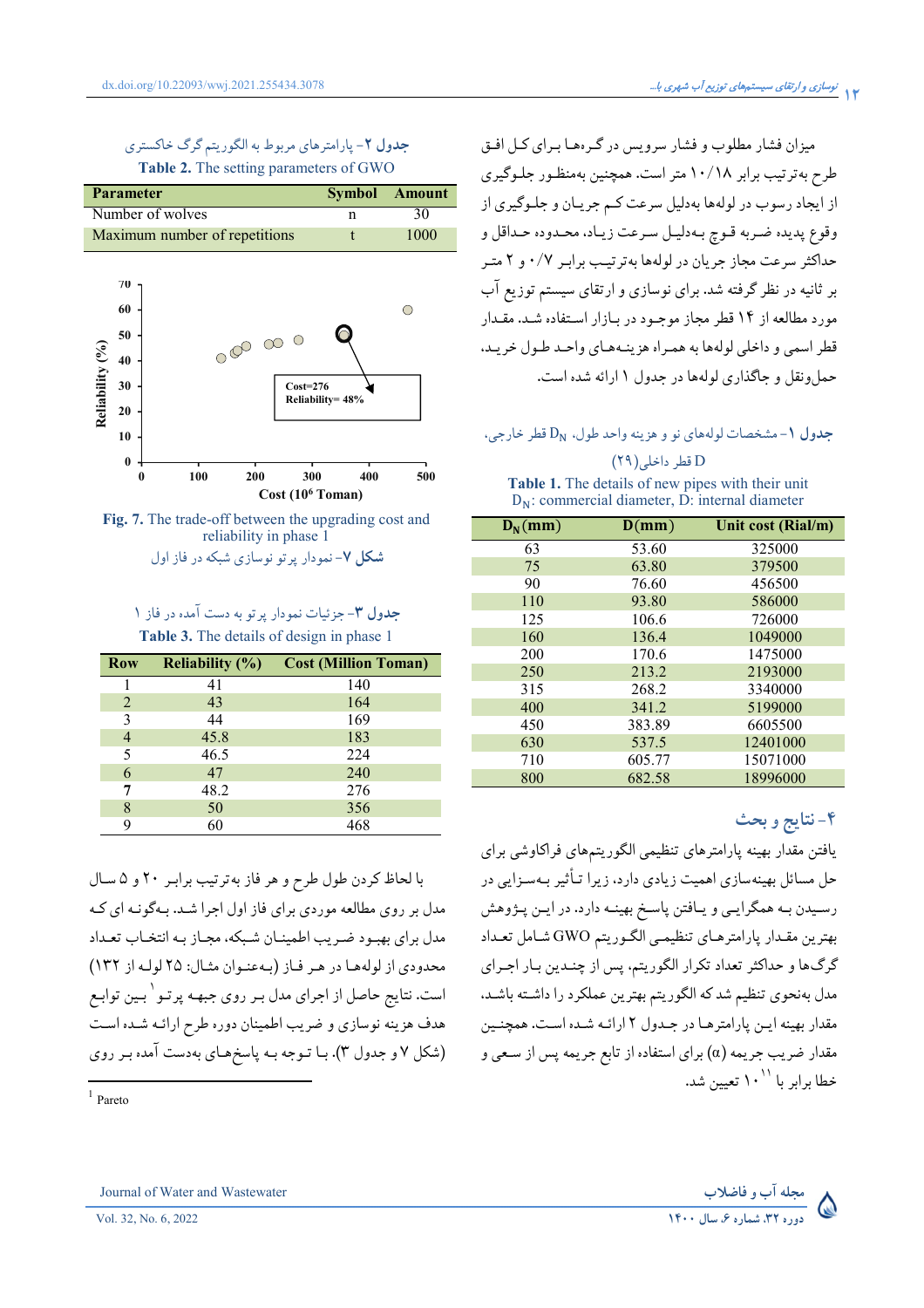نمودار پرتو میتوان بر اسـاس بودجـه اختصـاص داده شـده و سـطح قابلیت طمینان موردانتظار اقدام به نوسازی سیستم توزیع آب کرد.

همان گونه که از جـدول ۳ و شـکل ۷ مشـخص اسـت الگـوريتم گرگ خاکستری توانسته ۹ پاسخ بهینـه ارائـه دهـد. کمتـرین هزینـه طراحی ۱۴۰ میلیون تومان با ضریب اطمینان ۴۱ درصد و بیشترین هزينه طراحي ۴۶۸ ميليون تومان با ضريب اطمينـان ۶۰ درصـد بـر روی نمودار پرتو موجـود اسـت. بـر اسـاس ايـن پاسـخمهـاكارفرمـا می تواند با توجه به بودجه اختصاص داده شده یکی از طرحهای بهینه را انتخاب كرده و وارد فاز طراحي بعـدي شـود. بـه ايـن صـورت در فازهای بعدی با نوسازی سایر لولههای باقیمانـده مـیتوان سـطح ضـریب اطمینــان شــبکه را بــهگونــهای افــزایش داد کــه منجــر بــه صرفهجويي و مديريت در بودجه اختصاص داده شده شود.

در این فاز طرح شماره ۷ با ۲۷۷ میلیون تومان هزینه طراحبی و ۴۸/۵ درصد ضريب اطمينـان طـرح بـهعنـوان يـک پاسـخ بهينـه

انتخاب شد و قطر ٢٢ لوله از مجموع لولههاي شبكه، نوسازي شد. نتایج حاصل از اجرای مدل برای سایر فازهای مورد مطالعه نیـز بهصورت نمودار پرتو در شکل ۸ ارائه شده است.

طبق فاز ۱. در فازهای ۲ و ۳ نیز با انتخاب یک پاسخ وارد فـاز بعدي شده تا بـا مـديريت صـحيح بودجـه بتـوان شـبكه را از حالـت کمتوان به یک حالت پرتوان ارتقا داد. در نتیجه در فاز ۴ با انتخـاب یک پاسخ بهینـه از روی نمـودار پرتـو مـیتـوان مشـاهده کـرد کـه رویکرد ارائه شده توانسته است بهگونه صحیحی عبلاوه بیر افیزایش توان هیدرولیکی شبکه، بودجه را نیز بهخوبی مـدیریت کنـد. نمـودار فشار شبکه پس از پایان طراحی و در فیاز ۴ در شکل ۹ ارائـه شـده است. مشاهده می شود که با لحاظ کردن تغییرات تقاضا و ضرایب زبري لولهها در طـول زمـان طـرح، همچنـان سـطح فشـار در شـبكه بالاتر از سطح مطلوب خود است كه نشاندهنـده برتـرى و عملكـرد خوب روش پهکار پر ده شده است.



Fig. 8. The trade-off between the upgrading cost and reliability in different phases a) phase 2, b) phase 3 and c) phase 4 شكل ٨- نمو دارهاي پر تو طراحي فازها، a) فاز b ، ٢) فاز c ، ٣) فاز f



Journal of Water and Wastewater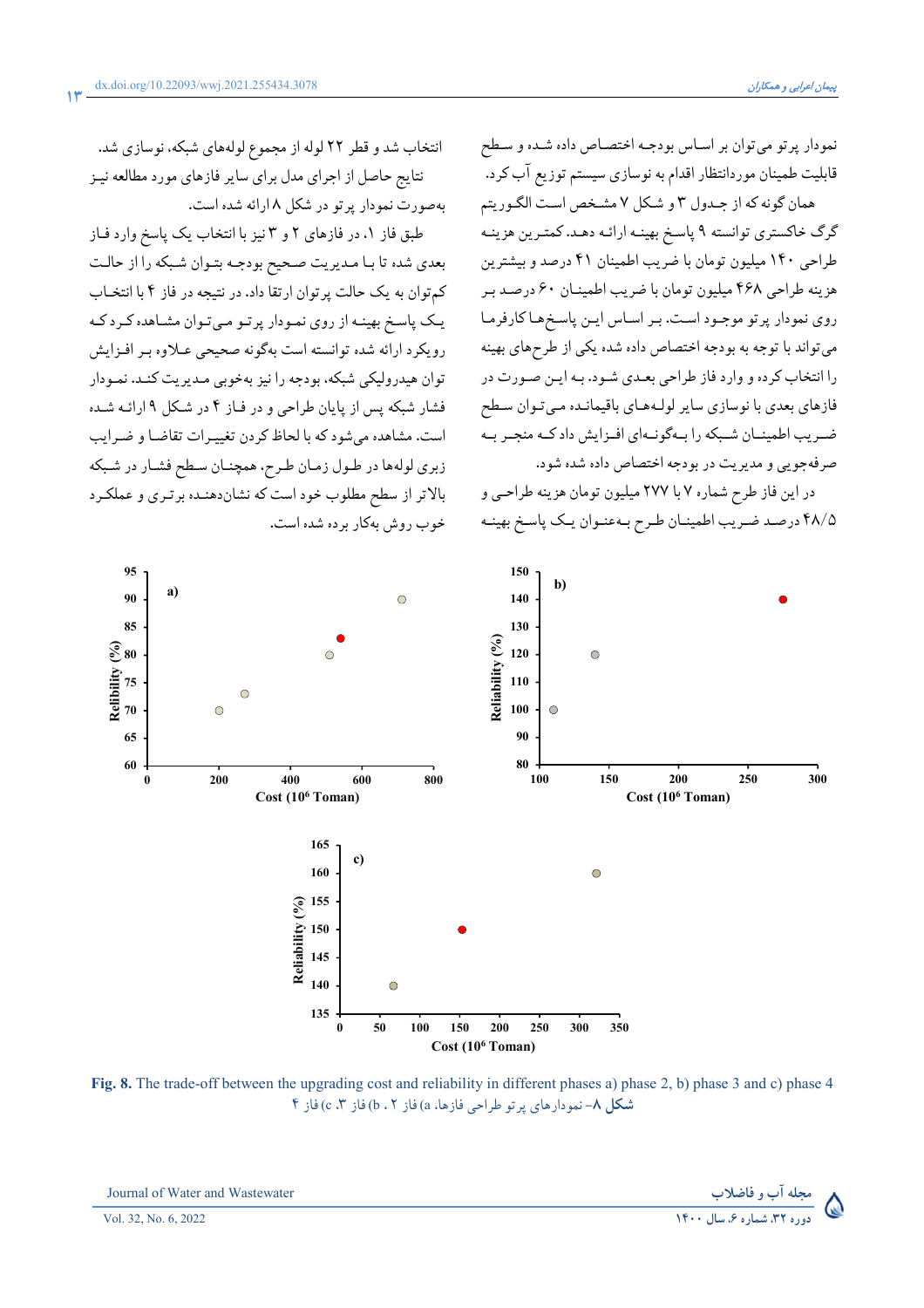



جدول ۴- جزئیات نمودار پرتو به دست آمده در فاز ۴ Table 4. The details of design in phase 4

| Pipe number                          | 15  | 17  | 22  | 33   | 35 <sup>°</sup> | 43  | 54         | $62^{\circ}$ | -81 | 85  | 87  | 89  |            |
|--------------------------------------|-----|-----|-----|------|-----------------|-----|------------|--------------|-----|-----|-----|-----|------------|
| Nominal diameter (mm)                | 315 | 160 | -90 | 110  | 250             | 125 | <b>200</b> | 450          | 135 | 250 | 125 | 450 | <b>200</b> |
| <b>Project cost (Million Tomans)</b> |     |     |     |      |                 |     |            |              |     |     |     |     |            |
| Reliability $(\%)$                   |     |     |     | 150% |                 |     |            |              |     |     |     |     |            |

می گذارد. در رویکرد بهکار رفتـه در ایـن پـژوهش، کـل دوره طـرح فازبندی شده و در هر فاز بر اساس بودجه موجود و تقاضـای گـرهای در پایان همان فاز و فازهای بعدی، طراحی انجام مـیشـود. در ایـن يژوهش لحاظ كردن تغييرات خطى ضرايب تقاضا و زبيري لوليهها در طول افق طرح منجر به ارائه طرحي با سطح ضريب اطمينان بـالا شد که در مقایسه با طراحی سنتی که در آن، طراحی تنهـا بـر اسـاس يک سناريو تقاضا انجام ميشود، طرحي بـا انعطـافپـذيري بـالا در مقابل عدمقطعيت تقاضا و زبري ارائه شد. همچنين طراحبي و اجـرا فاز به فـاز شـبکه در مقايسـه بـا اجـراي کامـل، طرحـي بـا صـرفهي اقتصادی ایجاد میکند.

بـراي شـبيهسـازي رفتـار هيـدروليكي سيسـتم توزيـع آب از دو شـاخص ضـريب اطمينـان بـهصـورت تـأمين فشـار مطلـوب در گیرهها در شیرایط عبادی و همچنیین وقیوع حیوادث شکست استفاده شد. نتـايج حاصـل از بهينـهسـازي بـهصـورت مجموعـهاي پاسخ بر روي يک جبهه پرتو در هر فاز بهصورت جـدا ارائـه شد. مقدار قطرهای بهینه انتخـاب شـده در فـاز ۴ در جـدول ۴ ارائـه شده است. با توجه به این جدول مشخص است پیس از پاییان فیاز طراحي و پايان دوره طرح، ضريب اطمينـان شـبكه در حـدود ١۵٠ در صد است.

# ۵-نتىجەگىرى

اجرای یکجای شبکههای آب رسانی، غیرممکن است و باید زمان بر بودن اجرا در طراحيها لحاظ شود. از طرفي، معمولاً توسعه شـهرها، بر اساس طراحیهای انجام شده صورت نمیگیرد که باید بـا طراحـی فاز به فاز، شبکه را در مقابل عدمقطعیت تقاضـای گـر مهـا، منعطـف ك د (Minaei, 2016).

در این پژوهش، مشابه پژوهش مینایی (Minaei, 2016) با توجه بــه بودجــه، لــولههـاي تعويضي در فاز k مشـخص شـده كـه بين هزينه و اعتمادپذيري، تعادل ايجاد ميكند. در واقـــع، پــس از بررســي در هر فـاز، تنها لـولـههاي معيوب تعويض مـيشــوند كــه بهطور قبایل میلاحظهای در سه عت اجرا و کیاهش هزینههیا تبأثیر

Vol. 32, No. 6, 2022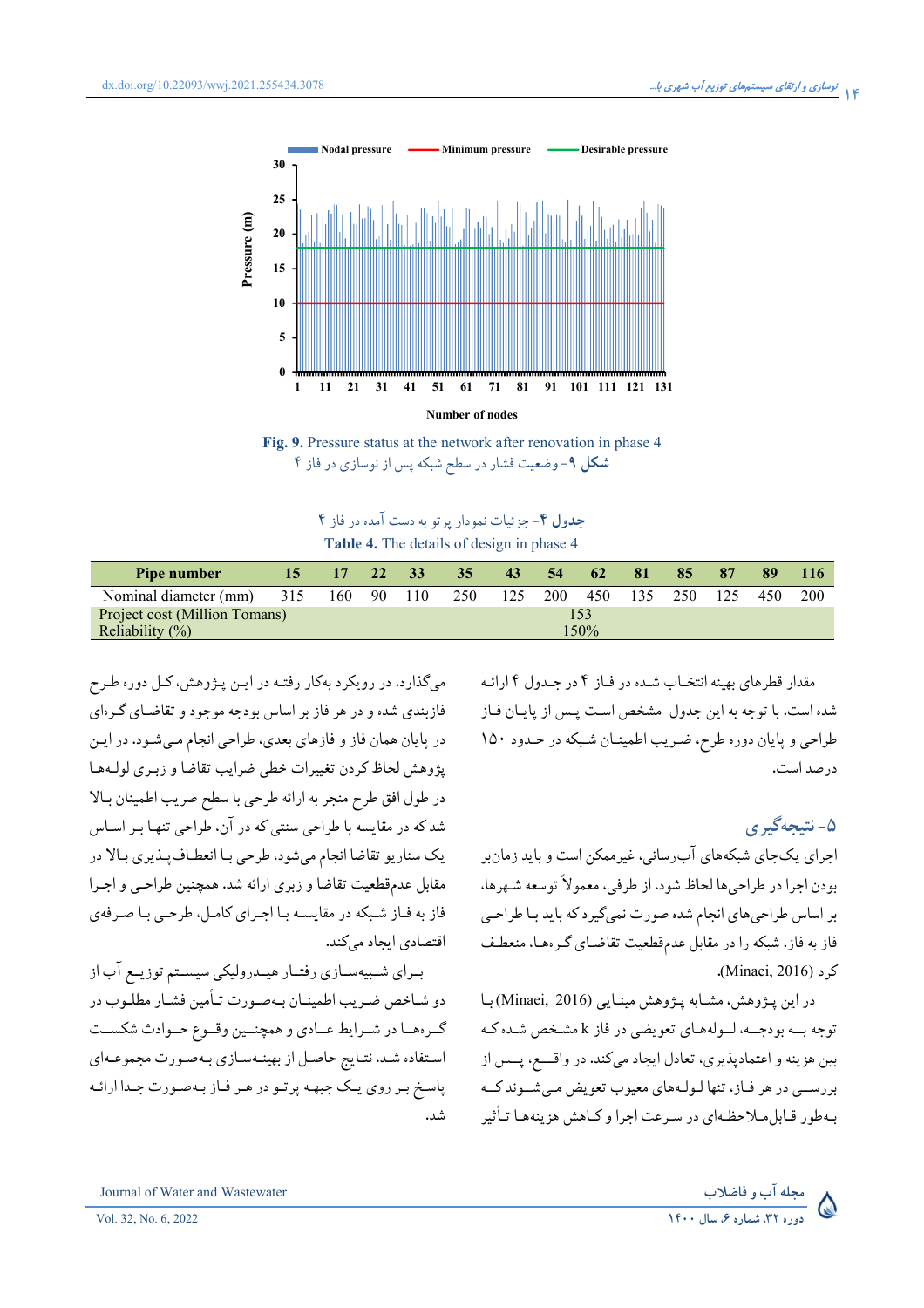#### **)>6Q 5**

نویسـندگان پـژوهش، از مسـئولان شـرکت اب و فاضـلاب اسـتان تشکر مے کنند.

با این رویکرد جدیـد کارفرمـا مـیتوانـد در هـر فـاز بـر اسـاس بودجهی در دسترس بهترین طرح را انتخـاب کنـد. بـا ایـن رویکـرد بخشی از شبکه توزیع اب شهر زاهدان که وضعیت نامطلوبی داشت، سیستان وبلوچستان. بهدلیل همکاری لازم در انجـام بخـش میـدانی نوسازی شد. مشخص شـد اسـتفاده از رویکـرد ارائـه شـده منجـر بـه ایـن پـژوهش و همچنـین در اختیـار قـرار دادن دادههـای موردنیـاز، افزایش اطمینانپذیری شبکه و کاهش و صرفهجویی در هزینـههـای طراحي مي شو د.

## **References**

**15**

- Alperovits, E. & Shamir, U. 1977. Design of optimal water distribution systems. *Water Resources Research*, 13(6)**,** 885-900.
- Farmani, R., Savic, D. A. & Walters, G. A. 2004. The simultaneous multi-objective optimization of any town pipe rehabilitation, tank sizing, tank siting, and pump operation schedules. *World Water and Environmental Resources Congress*. Salt Lake City, Utah, United States.
- Fujiwara, O. & Khang, D. B. 1990. A two‐phase decomposition method for optimal design of looped water distribution networks. *Water Resources Research*, 26(4)**,** 539-549.
- Ghorbani Dastgerdi, V. 2015. Multiobjective optimization of water distribution networks (WDNs) with mixed reliability index using classic and fuzzy violation function. M.Sc. Thesis, Department of Civil Engineering, Isfahan University of Technology. Isfahan, Iran. (In Persian)
- Goulter, I. C. & Morgan, D. R. 1985. An integrated approach to the layout and design of water distribution networks. *Civil Engineering Systems*, 2(2)**,** 104-113.
- Hoseyni, A. S. Givehchi, M. & Jafari-Asl, J. 2019. Geometric optimization of labyrinth spillways and improvement of hydraulic performance using gray wolf algorithm. *Iranian Journal of Irrigation and Drainage*, 13(6)**,** 1589-1600. (In Persian)
- Karimi Darmian, M. 2014. Pressure calibration and its management in Zahedan urban water distribution network using WATER GEMS model. MSc. Thesis, University of Sistan and Baluchestan. Zahedan, Iran. (In Persian)
- Kadu, M. S., Gupta, R. & Bhave, P. R., 2008. Optimal design of water networks using a modified genetic algorithm with reduction in search space. *Journal of Water Resources Planning and Management*, 134(2)**,** 147-160.
- Mansouri, R. Mohammadizadeh, M., 2019. Applied of central force algorithm (CFO) in optimization of irrigation water distribution network. *Iranian Journal of Irrigation and Drainage*. 31(1)**,** 101-114. (In Persian)
- Masoumi, M., Kashkooli, B. S., Monem, M. J. & Montaseri, H. 2016. Multi-objective optimal design of ondemand pressurized irrigation networks. *Water Resources Management*, 30(14)**,** 5051-5063.
- Mazaherizadeh, M. Faridhosseini, A. & Davari, K. 2019. Multi objective design of water distribution system using todini's resilience index and improving the strength pareto evolutionary algorithm. *Journal of Water and Wastewater*, 30(6)**,** 18-34. (In Persian)
- Minaei, A. 2016. Renewing the water distribution network using the multi-objective decision making. MSc. Thesis, Shahid Chamran University, Ahvaz, Iran. (In Persian)
- Minaei, A., Haghighi, A. & Ghafouri, H. R. 2019. Computer-aided decision-making model for multiphase upgrading of aged water distribution mains. *Journal of Water Resources Planning and Management*, 145(5)**,** p.04019008.